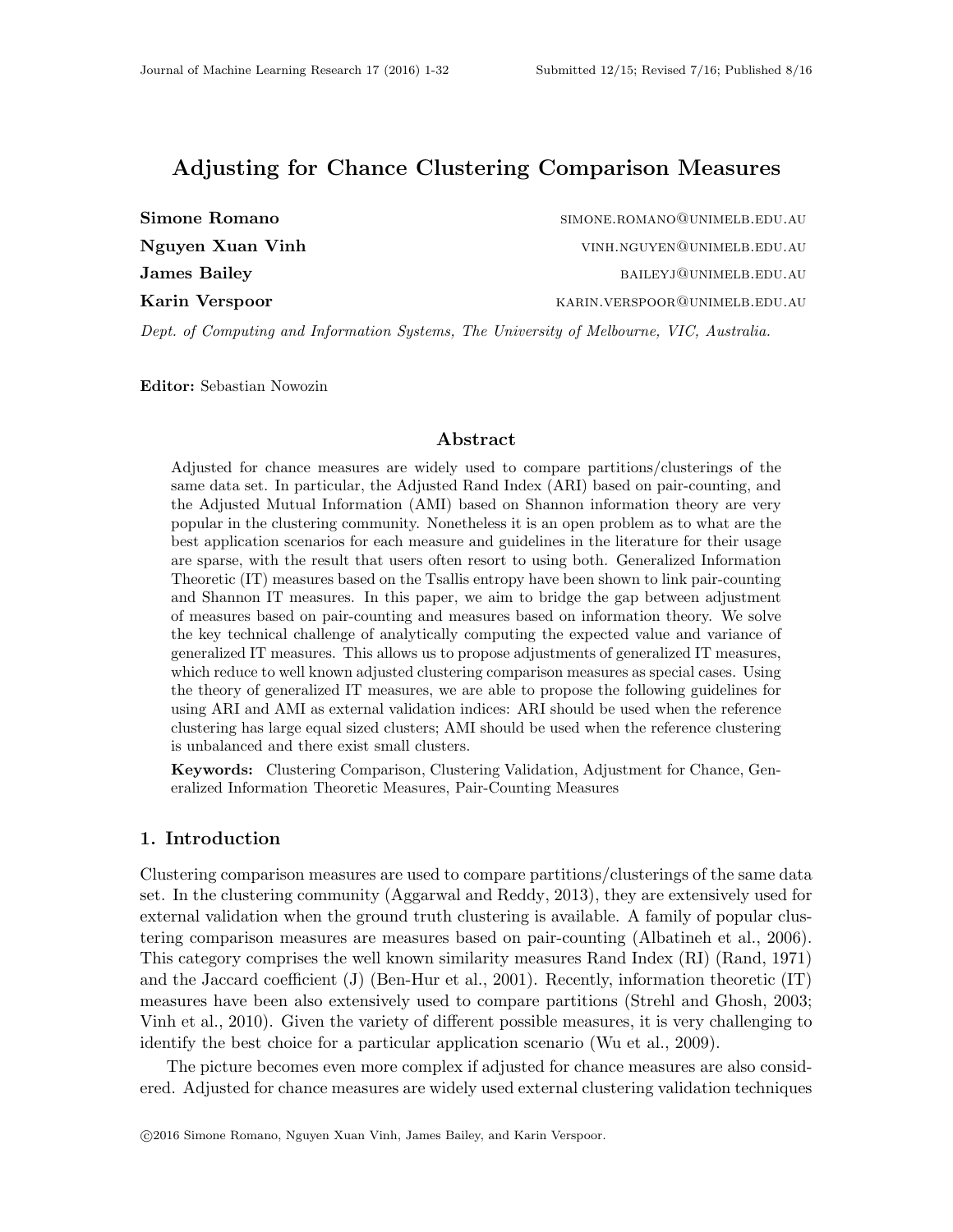because they improve the interpretability of the results. Indeed, two important properties hold true for adjusted measures: they have constant baseline equal to 0 value when the partitions are random and independent, and they are equal to 1 when the compared partitions are identical. Notable examples are the Adjusted Rand Index (ARI) (Hubert and Arabie, 1985) and the Adjusted Mutual Information (AMI) (Vinh et al., 2009). It is common to see published research that validates clustering solutions against a reference ground truth clustering with the ARI or the AMI. Nonetheless there are still open problems: there are no guidelines for their best application scenarios shown in the literature to date and authors often resort to employing them both and leaving the reader to interpret.

Moreover, some clustering comparisons measures are susceptible to selection bias: when selecting the most similar partition to a given ground truth partition, clustering comparison measures are more likely to select partitions with many clusters (Romano et al., 2014). In Romano et al. (2014) it was shown that it is beneficial to perform statistical standardization to IT measures to correct for this bias. In particular, standardized IT measures help in decreasing this bias when the number of objects in the data set is small. Statistical standardization has not been applied to pair-counting measures yet in the literature. We solve this challenge in the current paper, and provide further results about the utility of measure adjustment by standardization.

In this work, we aim to bridge the gap between the adjustment of pair-counting measures and the adjustment of IT measures. In Furuichi (2006) and Simovici (2007) it has been shown that generalized IT measures based on the Tsallis  $q$ -entropy (Tsallis et al., 2009) are a further generalization of IT measures and some pair-counting measures such as RI. In this paper, we will exploit this useful idea to connect ARI and AMI. Furthermore using the same idea, we can perform statistical adjustment by standardization to a broader class of measures, including pair-counting measures.

A key technical challenge is to analytically compute the expected value and variance for generalized IT measures when the clusterings are random. To solve this problem, we propose a technique applicable to a broader class of measures we name  $\mathcal{L}_{\phi}$ , which includes generalized IT measures as a special case. This generalizes previous work which provided analytical adjustments for narrower classes: measures based on pair-counting from the family  $\mathcal L$  (Albatineh et al., 2006), and measures based on the Shannon mutual information (Vinh) et al., 2009, 2010). Moreover, we define a family of measures  $\mathcal{N}_{\phi}$  which generalizes many clustering comparison measures. For measures which belong in this family, the expected value can be analytically approximated when the number of objects is large. Figure 1 depicts the families of measures discussed in this paper. Table 1 summarizes the development of this line of work over the past 30 years and positions our contribution. In summary, we make the following contributions:

- We define families of measures for which the expected value and variance can be computed analytically when the clusterings are random;
- We propose generalized adjusted measures to correct for the baseline property and for selection bias. This captures existing well known measures as special cases;
- We provide insights into the open problem of identifying the best application scenarios for clustering comparison measures, in particular the application scenarios for ARI and AMI.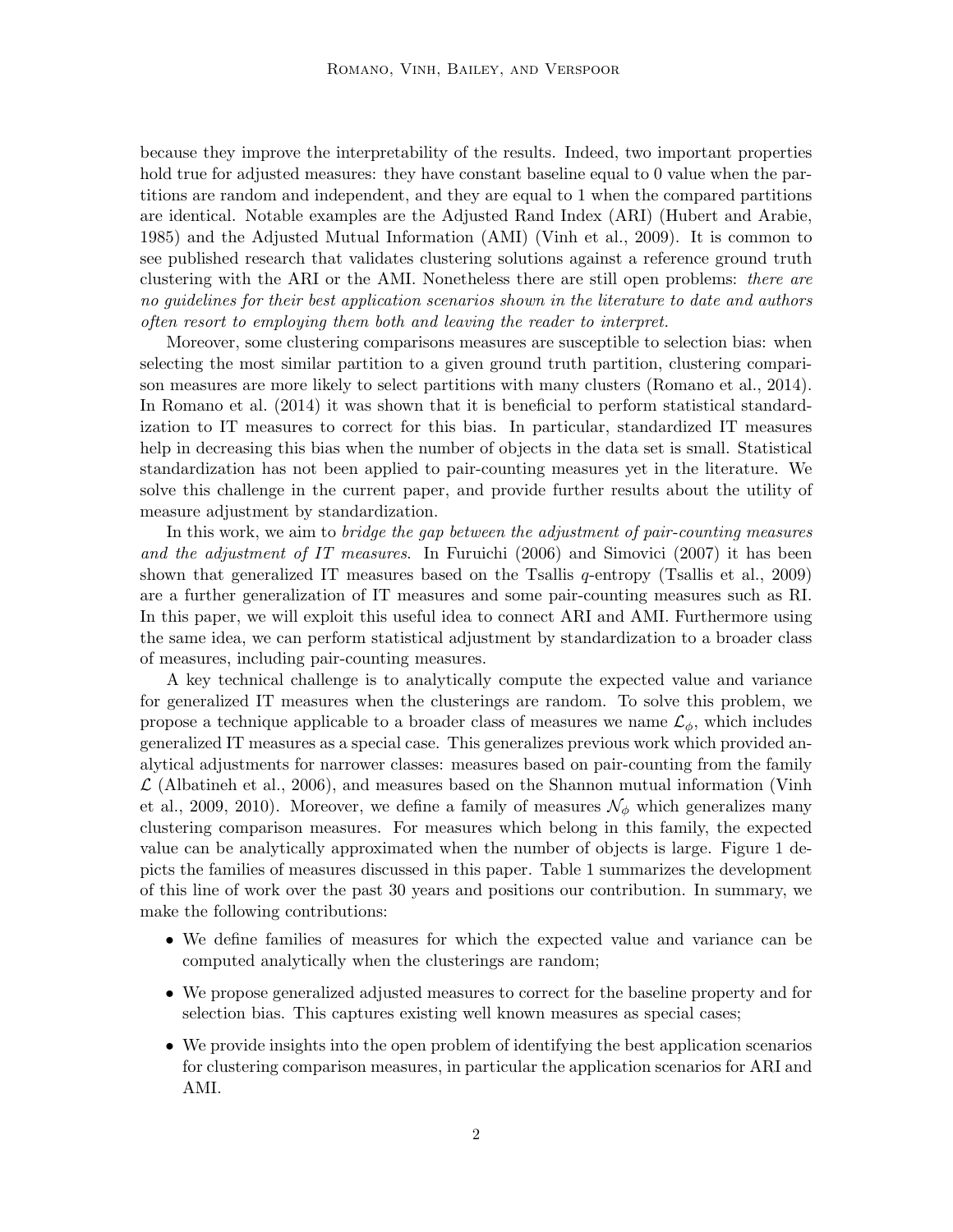

Figure 1: Families of clustering comparison measures discussed in this paper. We show how to analytically adjust measures in  $\mathcal{L}_{\phi}$  and how to obtain approximations for the family  $\mathcal{N}_{\phi}$ .

|      | Year Contribution                                      | Reference                 |
|------|--------------------------------------------------------|---------------------------|
| 1985 | Expectation of Rand Index (RI)                         | (Hubert and Arabie, 1985) |
| 2006 | Expectation and variance of $S \in \mathcal{L}$        | (Albatineh et al., 2006)  |
| 2009 | Expectation of Shannon Mutual Information (MI)         | (Vinh et al., $2009$ )    |
| 2010 | Expectation of Normalized Shannon MI (NMI)             | (Vinh et al., $2010$ )    |
| 2014 | Variance of Shannon MI                                 | (Romano et al., 2014)     |
| 2016 | Expectation and variance of $S \in \mathcal{L}_{\phi}$ | This Work                 |
|      | Asymptotic expectation of $S \in \mathcal{N}_{\phi}$   |                           |

Table 1: Work on adjusting clustering comparison measures carried out over the past 30 years. Information theoretic measures have been only recently adjusted for chance. In this paper, we bridge the gap between adjustment of pair-counting measures and information theoretic measures.

## 2. Comparing Partitions

Given two partitions (clusterings) U and V of the same data set of N objects, let  $\{u_1, \ldots, u_r\}$ and  $\{v_1, \ldots, v_c\}$  be the disjoint sets (clusters) for U and V respectively. Let  $|u_i| = a_i$  for  $i = 1, \ldots, r$  denote the number of objects in the set  $u_i$  and  $|v_j| = b_j$  for  $j = 1, \ldots, c$  denote the number of objects in  $v_j$ . Naturally,  $\sum_{i=1}^r a_i = \sum_{j=1}^c b_j = N$ . The overlap between the two partitions U and V can be represented in matrix form by a  $r \times c$  contingency table M where  $n_{ij}$  represents the number of objects in both  $u_i$  and  $v_j$ , i.e.  $n_{ij} = |u_i \cap v_j|$ . Also, we refer to  $a_i = \sum_{i=1}^r n_{ij}$  as the row marginals and to  $b_j = \sum_{j=1}^c n_{ij}$  as the column marginals. A contingency table  $\mathcal M$  is shown in Table 2.

Pair-counting measures between partitions, such as the Rand Index (RI) (Rand, 1971), might be defined using the following quantities:  $k_{11}$ , the pairs of objects in the same set in both U and V;  $k_{00}$  the pairs of objects not in the same set in U and not in the same set in  $V$ ;  $k_{10}$ , the pairs of objects in the same set in U and not in the same set in V; and  $k_{01}$  the pairs of objects not in the same set in  $U$  and in the same set in  $V$ . All these quantities can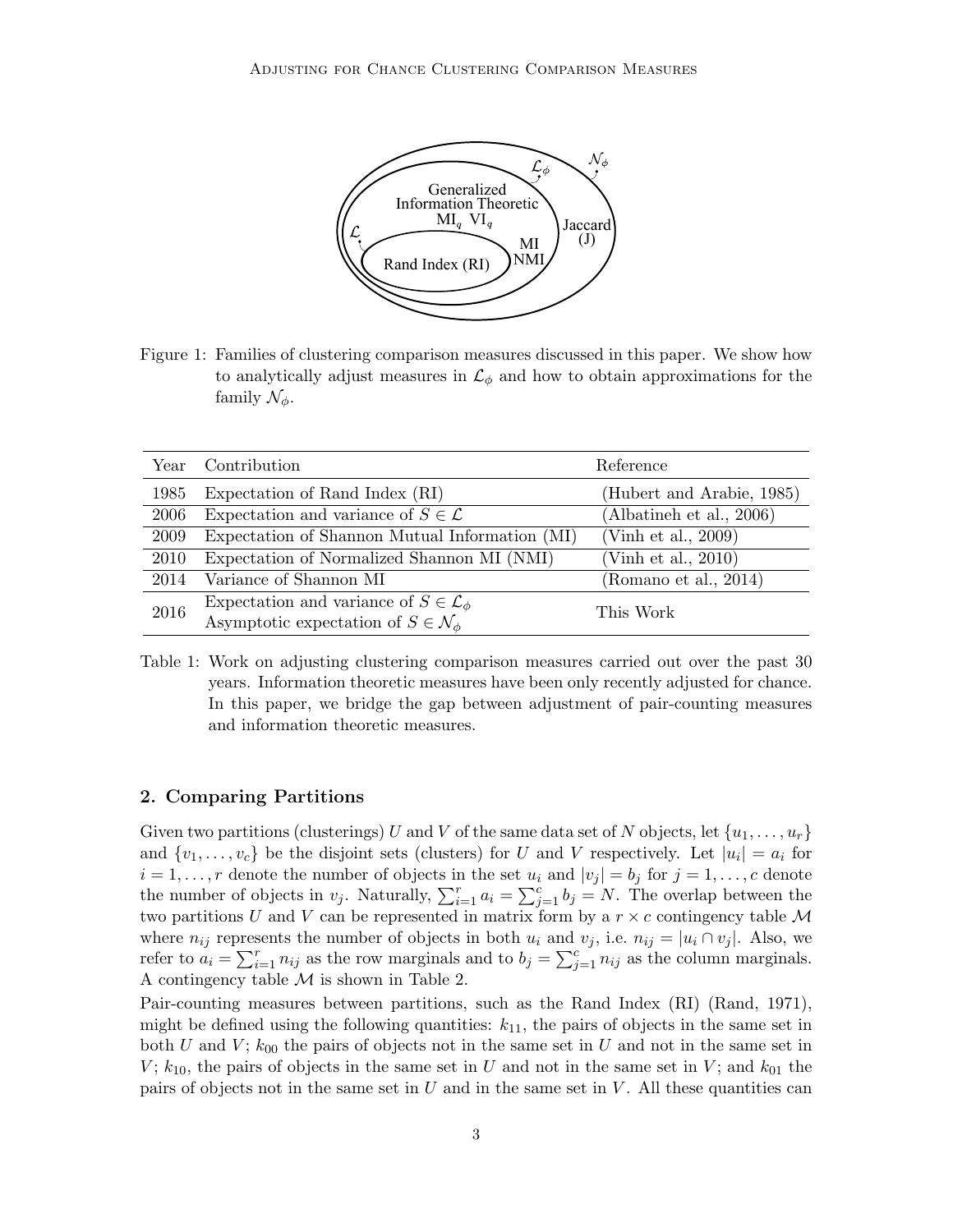|   |          | $b_1$    | $b_j$    | $b_c$    |
|---|----------|----------|----------|----------|
|   | $a_1$    | $n_{11}$ | ٠        | $n_{1c}$ |
|   | $\vdots$ |          |          |          |
| U | $a_i$    |          | $n_{ij}$ |          |
|   | $\vdots$ |          |          |          |
|   | $a_r$    | $n_{r1}$ | ٠        | $n_{rc}$ |

Table 2:  $r \times c$  contingency table M related to two clusterings U and V.  $a_i = \sum_j n_{ij}$  are the row marginals and  $b_j = \sum_i n_{ij}$  are the column marginals.

be computed using the contingency table  $M$ , for example:

$$
k_{11} = \frac{1}{2} \sum_{i=1}^{r} \sum_{j=1}^{c} n_{ij} (n_{ij} - 1), \quad k_{00} = \frac{1}{2} \Big( N^2 + \sum_{i=1}^{r} \sum_{j=1}^{c} n_{ij}^2 - \Big( \sum_{i=1}^{r} a_i^2 + \sum_{j=1}^{c} b_j^2 \Big) \Big) \tag{1}
$$

Using  $k_{00}$ ,  $k_{11}$ ,  $k_{10}$ , and  $k_{01}$  it is possible to compute similarity measures, e.g. RI, or distance measures, e.g. the Mirkin index  $MK(U, V) \triangleq \sum_i a_i^2 + \sum_j b_j^2 - 2 \sum_{i,j} n_{ij}^2$ , between partitions (Meilă, 2007):

$$
RI(U, V) \triangleq (k_{11} + k_{00}) / {N \choose 2}, \quad MK(U, V) = 2(k_{10} + k_{01}) = N(N - 1)(1 - RI(U, V)) \tag{2}
$$

Information theoretic measures are instead defined for random variables but can also be used to compare partitions when we employ the empirical probability distributions associated to U, V, and the joint partition  $(U, V)$ . Let  $\frac{a_i}{N}$ ,  $\frac{b_j}{N}$  $\frac{b_j}{N}$ , and  $\frac{n_{ij}}{N}$  be the probability that an object falls in the set  $u_i, v_j$ , and  $u_i \cap v_j$  respectively. We can therefore define the Shannon entropy with natural logarithms for a partition V as follows:  $H(V) \triangleq -\sum_j$  $b_j$  $\frac{b_j}{N} \ln \frac{b_j}{N}$ . Similarly, we can define the entropy  $H(U)$  for the partition U, the joint entropy  $H(U, V)$  for the joint partition  $(U, V)$ , and the conditional entropies  $H(U|V)$  and  $H(V|U)$ . Shannon entropy can be used to define the well know Mutual Information (MI) and employ it to compute similarity between partitions  $U$  and  $V$ :

$$
MI(U, V) \triangleq H(U) - H(U|V) = H(V) - H(V|U) = H(U) + H(V) - H(U, V)
$$
 (3)

On contingency tables, MI is linearly related to G-statistics used for likelihood-ratio tests:  $G = 2NMI$ . In Meil $\alpha$  (2007), using the Shannon entropy it was shown that the following distance, namely the Variation of Information (VI) is a metric:

$$
VI(U, V) \triangleq 2H(U, V) - H(U) - H(V) = H(U|V) + H(V|U) = H(U) + H(V) - 2MI(U, V)
$$
\n(4)

Information theoretic measures are extensively used to compare crisp partitions (Strehl and Ghosh, 2003; Vinh et al., 2010). Very recently they have also been used to compare fuzzy partitions (Lei et al., 2014a, 2016).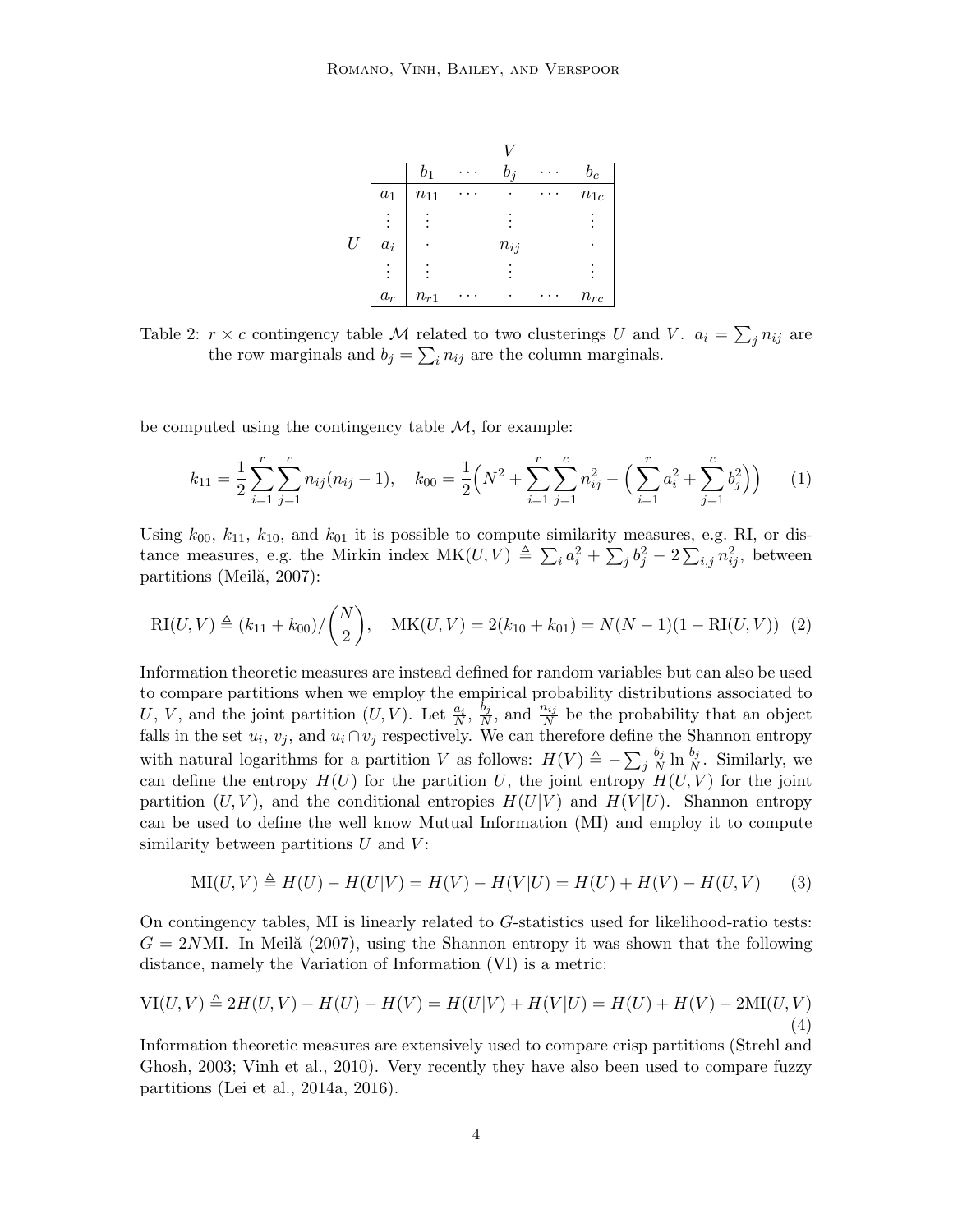### 2.1 Generalized Information Theoretic Measures

Generalized Information Theoretic (IT) measures based on the generalized Tsallis q-entropy (Tsallis, 1988) can be defined for random variables (Furuichi, 2006) and also be applied to the task of comparing partitions (Simovici, 2007). Indeed, these measures have also seen recent application in the machine learning community. More specifically, it has been shown that they can act as proper kernels (Martins et al., 2009). Furthermore, empirical studies demonstrated that careful choice of q yields successful results when comparing the similarity between documents (Vila et al., 2011), decision tree induction (Maszczyk and Duch, 2008; Wang et al., 2015), and reverse engineering of biological networks (Lopes et al., 2011). It is important to note that the Tsallis  $q$ -entropy is equivalent to the Harvda-Charvat-Daróczy generalized entropy proposed in Havrda and Charvát (1967); Daróczy (1970). Results available in literature about these generalized entropies are equivalently valid for all the proposed versions.

Given  $q \in \mathbb{R}^+ - \{1\}$ , the generalized Tsallis q-entropy for a partition V is defined as follows:  $H_q(V) \triangleq \frac{1}{q-1} \left(1 - \sum_j \left(\frac{b_j}{N}\right)^q\right)$ . Similarly to the case of Shannon entropy, we have the joint q-entropy  $H_q(U, V)$  and the conditional q-entropies  $H_q(U|V)$  and  $H_q(V|U)$ . Conditional  $q$ -entropy is computed according to a weighted average parametrized on  $q$ . More specifically the formula for  $H_q(V|U)$  is:

$$
H_q(V|U) \triangleq \sum_{i=1}^r \left(\frac{a_i}{N}\right)^q H_q(V|u_i) = \sum_{i=1}^r \left(\frac{a_i}{N}\right)^q \frac{1}{q-1} \left(1 - \sum_{j=1}^c \left(\frac{n_{ij}}{a_i}\right)^q\right) \tag{5}
$$

The q-entropy reduces to the Shannon entropy computed in nats for  $q \to 1$ .

In Furuichi (2006), using the fact that  $q > 1$  implies  $H_q(U) \geq H_q(U|V)$ , it is shown that non-negative MI can be naturally generalized with q-entropy when  $q > 1$ :

$$
MI_q(U, V) \triangleq H_q(U) - H_q(U|V) = H_q(V) - H_q(V|U) = H_q(U) + H_q(V) - H_q(U, V)
$$
 (6)

However, q values smaller than 1 are allowed if the assumption that  $\text{MI}_q(U, V)$  is always positive can be dropped. In addition, generalized IT measures can be used to define the generalized Variation of Information distance  $(VI_{q})$  which tends to VI in Eq. (4) when  $q \rightarrow 1$ :

$$
VI_q(U, V) \triangleq H_q(U|V) + H_q(V|U) = 2H_q(U, V) - H_q(U) - H_q(V) = H_q(U) + H_q(V) - 2MI_q(U, V)
$$
\n(7)

In Simovici (2007) it was shown that  $VI_q$  is a proper metric and interesting links were identified between measures for comparing partitions  $U$  and  $V$ . We state these links in Proposition 1 given that they set the fundamental motivation of our paper:

**Proposition 1** (Simovici, 2007) When  $q = 2$  the generalized variation of information, the Mirkin index, and the Rand index are linearly related:  $VI_2(U, V) = \frac{1}{N^2}MK(U, V) =$  $N-1$  $\frac{N-1}{N}(1 - \text{RI}(U, V)).$ 

Generalized IT measures are not only a generalization of IT measures in the Shannon sense but also a generalization of pair-counting measures for particular values of  $q$ . Note that in literature there exist another well know generalization of entropy: the Renyi entropy (Renyi,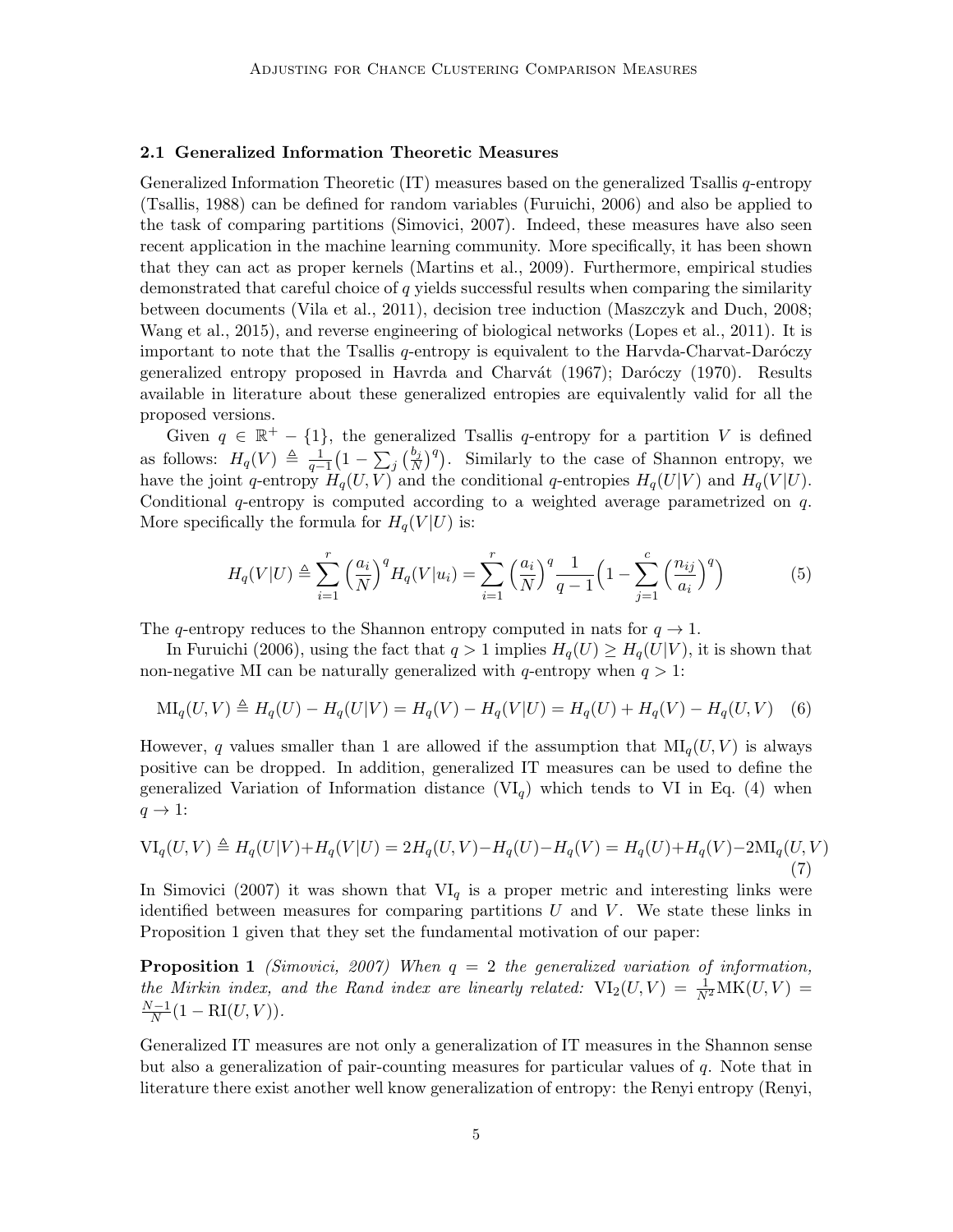1961). This entropy is again parametrized on a real number  $q$  and is defined as follows:  $R_q(V) \triangleq \frac{1}{1-q} \ln \left( \sum_j \left( \frac{b_j}{N} \right)^q \right)$ . Because of the use of the logarithm for any value of q, the Renyi entropy does enable the generalization of pair-counting measures when  $q = 2$ . Therefore, in this paper we make use of generalized IT measures based on the Tsallis entropy.

#### 2.2 Normalized Generalized IT Measures

To allow a more interpretable range of variation, a clustering similarity measure should be normalized: it should achieve its maximum at 1 when  $U = V$ . An upper bound to the generalized mutual information  $\text{MI}_q$  is used to obtained a normalized measure.  $\text{MI}_q$  can take different possible upper bounds (Furuichi, 2006). Here, we choose to derive another possible upper bound using Eq. (7) when we use the minimum value of  $VI_q = 0$ : max  $MI_q =$ 1  $\frac{1}{2}(H_q(U) + H_q(V))$ . This upper bound is valid for any  $q \in \mathbb{R}^+ - \{1\}$  and allows us to link different existing measures as we will show in the next sections of the paper. The Normalized Mutual Information with q-entropy  $(NM_{q})$  is defined as follows:

$$
\text{NMI}_q(U,V) \triangleq \frac{\text{MI}_q(U,V)}{\max \text{MI}_q(U,V)} = \frac{\text{MI}_q(U,V)}{\frac{1}{2}(H_q(U) + H_q(V))} = \frac{H_q(U) + H_q(V) - H_q(U,V)}{\frac{1}{2}(H_q(U) + H_q(V))} \tag{8}
$$

Even if  $\text{NMI}_q(U, V)$  achieves its maximum 1 when the partitions U and V are identical,  $NMI_q(U, V)$  is not a suitable clustering comparison measure. Indeed, it does not show constant baseline value equal to 0 when partitions are random. We explore this through an experiment. Given a dataset of  $N = 100$  objects, we randomly generate uniform partitions U with  $r = 2, 4, 6, 8, 10$  sets and V with  $c = 6$  sets *independently* of each others. The average value of  $NMI_q$  over 1,000 simulations for different values of q is shown in Figure 2. It is reasonable to expect that when the partitions are independent, the average value of  $NMI_q$ is constant irrespectively of the number of sets  $r$  of the partition  $U$ . This is not the case. This behavior is unintuitive and misleading when comparing partitions. Computing the



Figure 2: The baseline value of  $NMI_{q}(U, V)$  between independent random partitions U and V. Despite the partitions are random, the baseline of  $NMI_q$  is not constant and depends on the number of sets of the partitions.

analytical expected value of generalized IT measures under the null hypothesis of random and independent  $U$  and  $V$  is important; it can be subtracted from the measure itself to adjust its baseline for chance such that the result is 0 when  $U$  and  $V$  are random. Given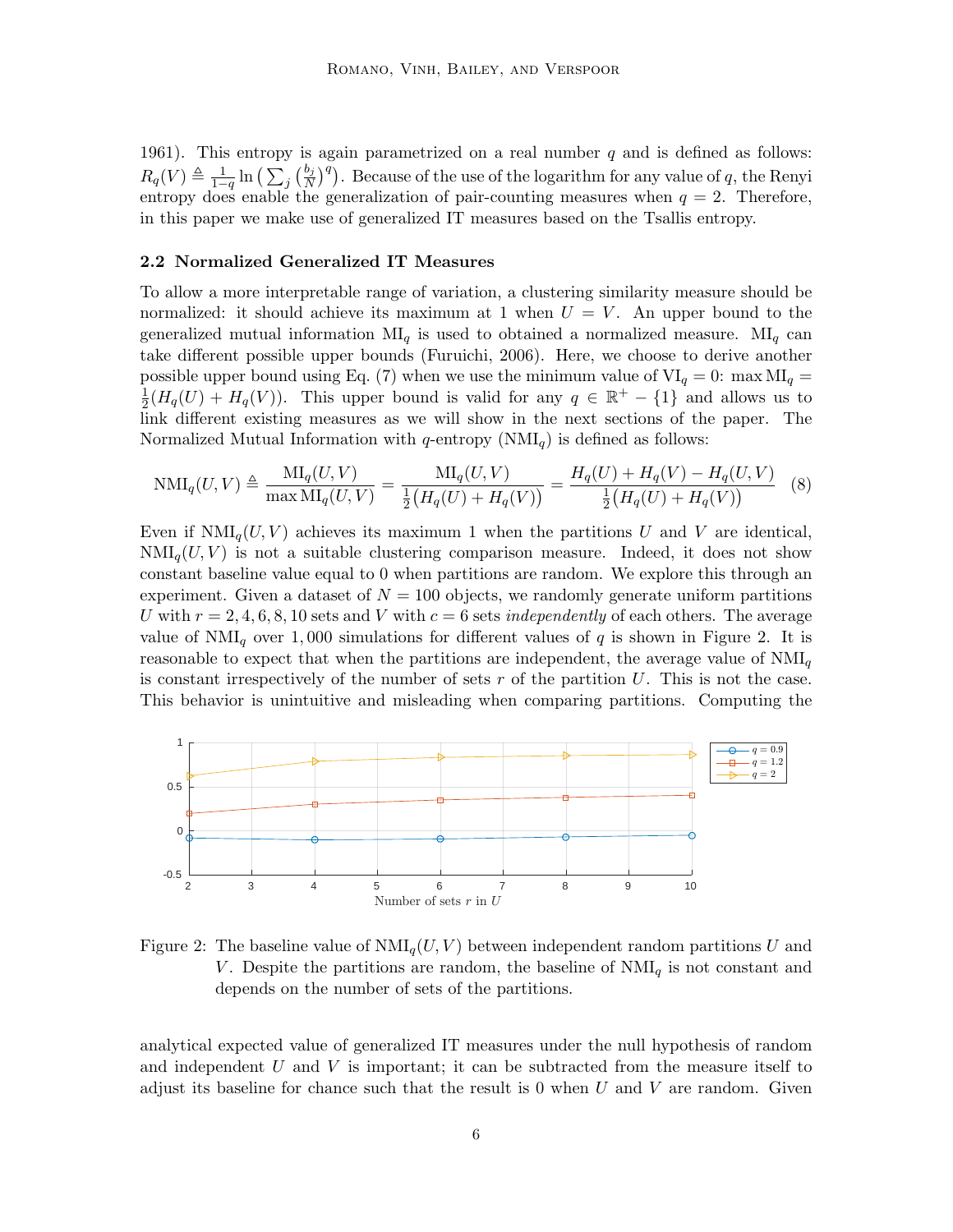Proposition 1, this strategy also allows us to generalize adjusted for chance pair-counting and Shannon IT measures.

### 3. Baseline Adjustment

In order to adjust the baseline of a similarity measure  $S(U, V)$ , we have to compute its expected value under the null hypothesis of independent random partitions  $U$  and  $V$ . We adopt the assumption of randomness used to adjust RI (Hubert and Arabie, 1985) and the Shannon MI (Vinh et al., 2009). This is formalized as follows:

**Definition 1 (Random partitions)** The partitions U and V are generated independently and at random fixing the number of objects N and the marginals  $a_i$  and  $b_j$ .

This is also denoted as the permutation or the hypergeometric model of randomness. We are able to compute the exact expected value for a similarity measure in the family  $\mathcal{L}_{\phi}$ :

**Definition 2** Let  $\mathcal{L}_{\phi}$  be the family of similarity measures  $S(U, V) = \alpha + \beta \sum_{ij} \phi_{ij}(n_{ij})$ where  $\alpha$  and  $\beta$  do not depend on the entries  $n_{ij}$  of the contingency table M and  $\phi_{ij}(\cdot)$  are bounded real functions.

Intuitively,  $\mathcal{L}_{\phi}$  represents the class of measures that can be written as a linear combination of  $\phi_{ij}(n_{ij})$ . A measure between partitions uniquely determines  $\alpha$ ,  $\beta$ , and  $\phi_{ij}$ . However, not every choice of  $\alpha$ ,  $\beta$ , and  $\phi_{ij}$  yields a meaningful similarity measure.  $\mathcal{L}_{\phi}$  is a superset of the set  $\mathcal L$  defined in Albatineh et al. (2006) as the family of measures  $S(U, V) = \alpha + \beta \sum_{ij} n_{ij}^2$ , i.e.  $S \in \mathcal{L}$  are special cases of measures in  $\mathcal{L}_{\phi}$  with  $\phi_{ij}(\cdot) = (\cdot)^2$ . Figure 1 shows a diagram of the similarity measures discussed in Section 2.1 and their relationships.

**Lemma 1** If  $S(U, V) \in \mathcal{L}_{\phi}$ , when partitions U and V are random:

$$
E[S(U,V)] = \alpha + \beta \sum_{ij} E[\phi_{ij}(n_{ij})] \quad where \quad E[\phi_{ij}(n_{ij})] \quad is \tag{9}
$$

$$
\sum_{n_{ij}=\max\{0,a_i+b_j-N\}}^{\min\{a_i,b_j\}} \phi_{ij}(n_{ij}) \frac{a_i!b_j!(N-a_i)!(N-b_j)!}{N!n_{ij}!(a_i-n_{ij})!(b_j-n_{ij})!(N-a_i-b_j+n_{ij})!}
$$
(10)

Lemma 1 extends the results in Albatineh and Niewiadomska-Bugaj (2011) showing exact computation of the expected value of measures in the family  $\mathcal{L}$ . Given that generalized IT measures belong in  $\mathcal{L}_{\phi}$  we can employ this result to adjust them.

#### 3.1 Baseline Adjustment for Generalized IT measures

Using Lemma 1 it is possible to compute the exact expected value of  $H_q(U, V)$ ,  $VI_q(U, V)$ and  $\text{MI}_q(U, V)$ :

**Theorem 1** When the partitions U and V are random:

*i)* 
$$
E[H_q(U, V)] = \frac{1}{q-1} \left( 1 - \frac{1}{N^q} \sum_{ij} E[n_{ij}^q] \right)
$$
 with  $E[n_{ij}^q]$  from Eq. (10) with  $\phi_{ij}(n_{ij}) = n_{ij}^q$ ;  
\n*ii)*  $E[\text{MI}_q(U, V)] = H_q(U) + H_q(V) - E[H_q(U, V)]$ ;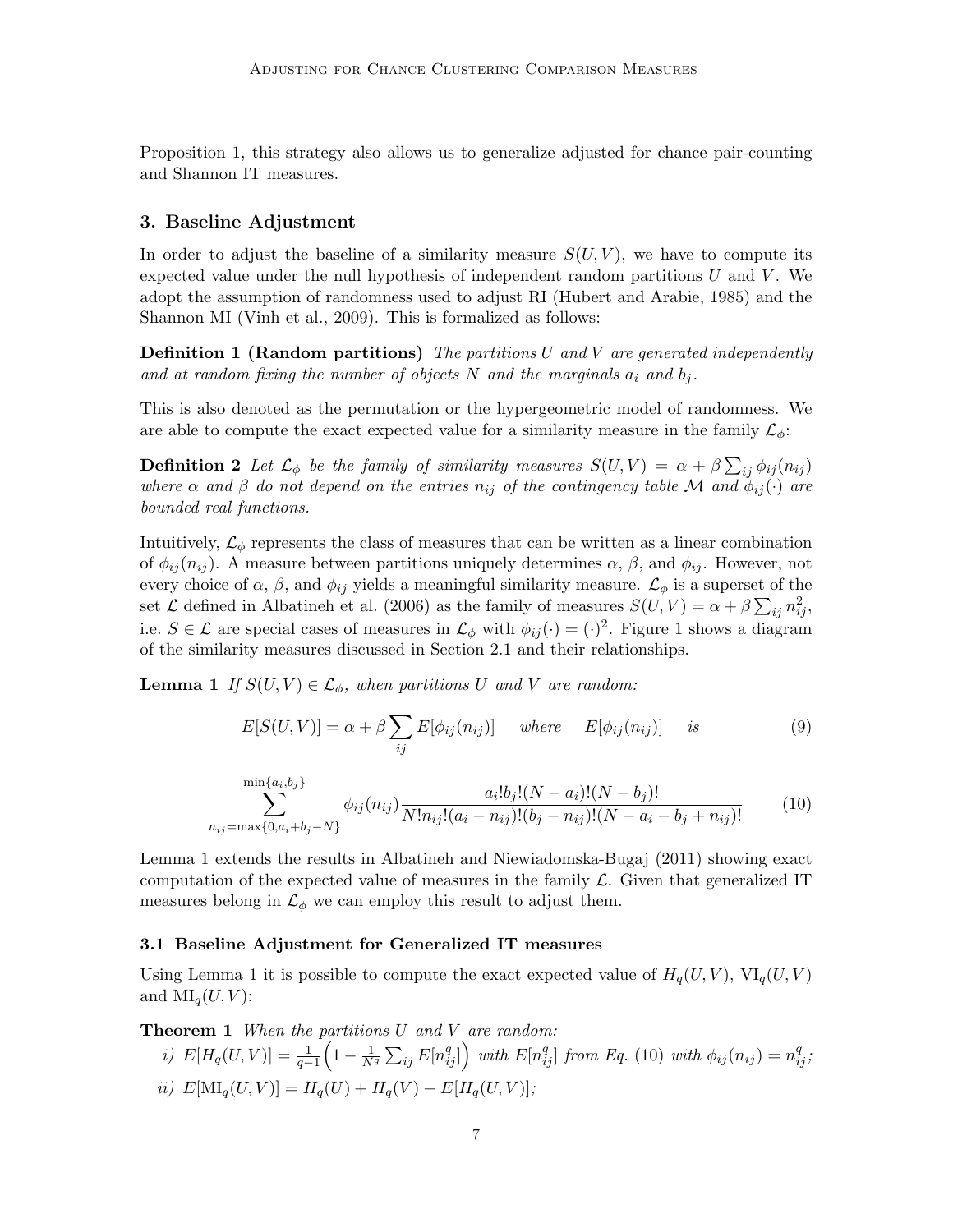*iii)* 
$$
E[VI_q(U, V)] = 2E[H_q(U, V)] - H_q(U) - H_q(V)
$$
.

It is worth noting that this approach is valid for any  $q \in \mathbb{R}^+ - \{1\}$ . We can use these expected values to adjust for baseline generalized IT measures. We use the method proposed in Hubert and Arabie (1985) to adjust similarity measures, such as  $MI_q$ , and distance measures, such as  $VI_q$ :

$$
AMI_q \triangleq \frac{MI_q - E[MI_q]}{\max MI_q - E[MI_q]} \quad AVI_q \triangleq \frac{E[VI_q] - VI_q}{E[VI_q] - \min VI_q} \tag{11}
$$

 $VI_q$  is a distance measure, thus min  $VI_q = 0$ . For  $MI_q$  we use the upper bound max  $MI_q =$ 1  $\frac{1}{2}(H_q(U) + H_q(V))$  as for NMI<sub>q</sub> in Eq. (8). An exhaustive list of adjusted versions of Shannon MI can be found in Vinh et al. (2010), when the upper bound  $\frac{1}{2}(H_q(U) + H_q(V))$ is used the authors named the adjusted MI as  $\text{AMI}_{\text{sum}}.$ 

It is important to note that this type of adjustment turns distance measures into similarity measures, i.e.,  $AVI_q$  is a similarity measure. It is also possible to maintain both the distance properties and the baseline adjustment using  $NVI_q \triangleq VI_q/E[VI_q]$  which can be seen as a normalization of  $VI_q$  with the stochastic upper bound  $E[VI_q]$  (Vinh et al., 2009). It is also easy to see that  $AVI_q = 1 - NVI_q$ . The adjustments in Eq. (11) also enable the measures to be normalized.  $AMI_q$  and  $AVI_q$  achieve their maximum at 1 when  $U = V$  and their minimum is 0 when  $U$  and  $V$  are random partitions.

According to the chosen upper bound for  $\text{MI}_q$ , we obtain the nice analytical form shown in Theorem 2. Our adjusted measures quantify the discrepancy between the values of the actual contingency table and their expected value in relation to the maximum discrepancy possible, i.e. the denominator in Eq. (12). It is also easy to see that all measures in  $\mathcal{L}_{\phi}$ resemble this form when adjusted.

**Theorem 2** Using  $E[n_{ij}^q]$  in Eq. (10) with  $\phi_{ij}(n_{ij}) = n_{ij}^q$ , the adjustments for chance for  $\text{MI}_q(U, V)$  and  $\text{VI}_q(U, V)$  are:

$$
AMI_q(U, V) = AVI_q(U, V) = \frac{\sum_{ij} n_{ij}^q - \sum_{ij} E[n_{ij}^q]}{\frac{1}{2} \left( \sum_i a_i^q + \sum_j b_j^q \right) - \sum_{ij} E[n_{ij}^q]} \tag{12}
$$

From now on we only discuss  $AMI_q$ , given that it is identical to  $AVI_q$ . There are notable special cases for our proposed adjusted generalized IT measures. In particular, the Adjusted Rand Index (ARI) (Hubert and Arabie, 1985) is equal to  $AMI<sub>2</sub>$ . ARI is a classic measure, heavily used for validation in social sciences and the most popular clustering validity index.

Corollary 1 It holds true that: i)  $\lim_{q\to 1} AMI_q = \lim_{q\to 1} AVI_q = AMI = AVI$  with Shannon entropy; ii)  $AMI_2 = AVI_2 = ARI$ .

Therefore, using the permutation model we can perform baseline adjustment to generalized IT measures. Our generalized adjusted IT measures are a further generalization of particular well known adjusted measures such as AMI and ARI. It is worth noting, that ARI is equivalent to other known measures for comparing partitions (Albatineh et al., 2006).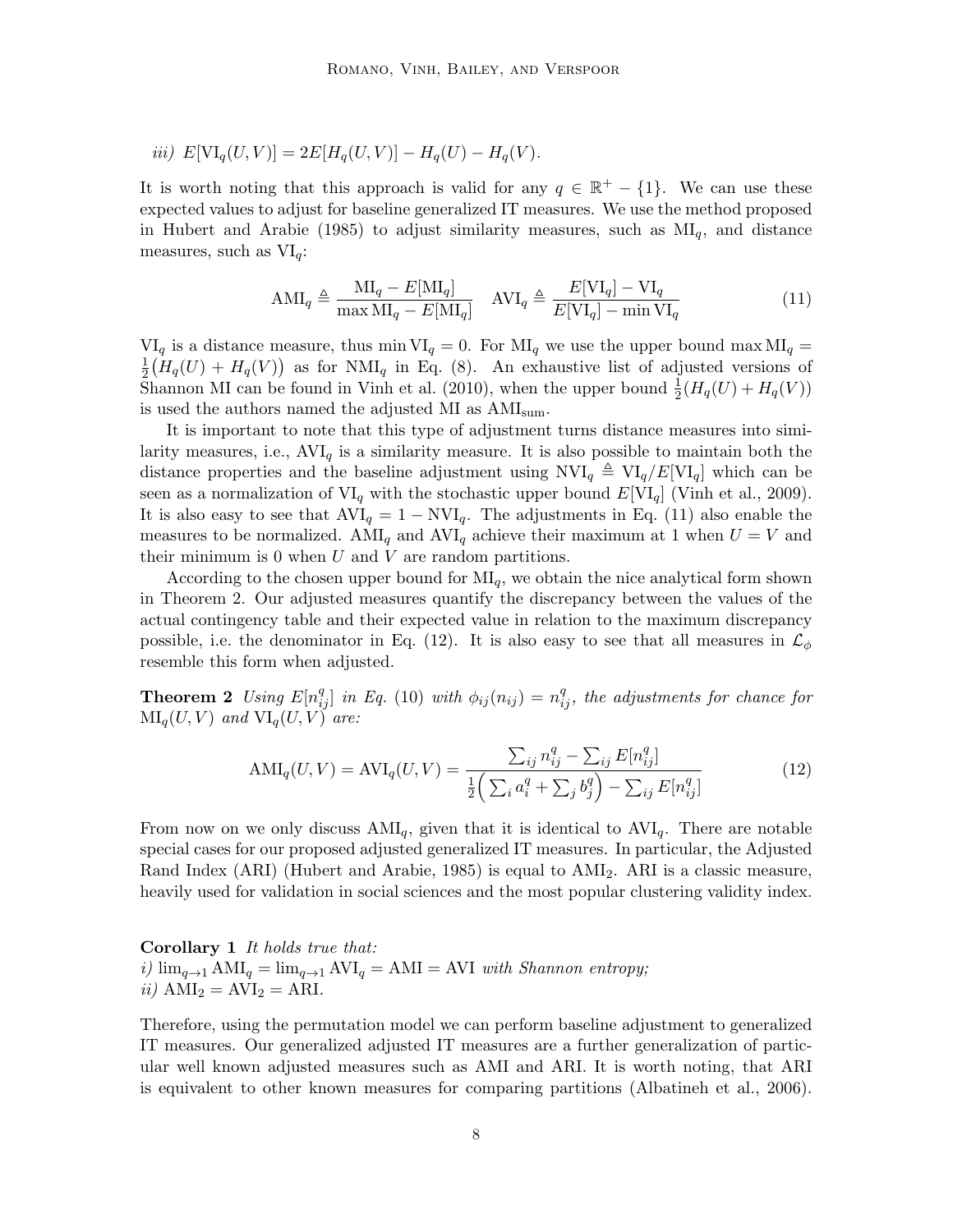Furthermore, there is also a strong connection between ARI and Cohen's  $\kappa$  statistics used to quantify inter-rater agreement (Warrens, 2008). As final remark, we point out that our baseline adjustments can also be seen as statistical corrections for generalized information theoretic measures. It is indeed well known that information theoretic measures are severely biased when plug-in estimators are used, and many have worked on correcting this bias for decades: there exist in literature frequentist approaches (Paninski, 2003) as well as Bayesian approaches (Archer et al., 2013; Cerquetti, 2014) to reduce bias. In this section, we discussed an adjustment to obtain exact bias correction in particular when  $U$  and  $V$  are independent.

**Computational complexity:** The computational complexity of  $AMI_q$  in Eq. (12) is dominated by the computation of the sum of the expected value of each cell.

## **Proposition 2** The computational complexity of  $AMI_q$  is  $O(N \cdot \max\{r, c\})$ .

If all the possible contingency tables  $M$  obtained by permutations were generated, the computational complexity of the exact expected value would be  $O(N!)$ . However, this can be dramatically reduced using properties of the expected value.

### 3.2 Experiments on Measure Baseline

Here we show that our adjusted generalized IT measures have a baseline value of 0 when comparing random partitions U and V. In Figure 3 we show the behavior of  $AMI_q$ , ARI, and AMI on the same experiment proposed in Section 2.2. They are all close to 0 with negligible variation when the partitions are random and independent. Moreover, it is interesting to see the equivalence of  $AMI_2$  and ARI. On the other hand, the equivalence of  $AMI_q$  and AMI with Shannon entropy is obtained only at the limit  $q \to 1$ .



Figure 3: Baseline value of adjusted clustering comparison measures between two random partitions. When varying the number of sets for the random partition  $U$ , the value of  $AMI_q(U, V)$  is always very close to 0 with negligible variation for any q.

We also point out that  $NMI_q$  does not show constant baseline when the relative size of the sets in U varies when U and V are random. In Figure 4, we generate random partitions V with  $c = 6$  sets on  $N = 100$  points, and random binary partitions U *independently*.  $NMI_q(U, V)$  shows different behavior at the variation of the relative size of the biggest set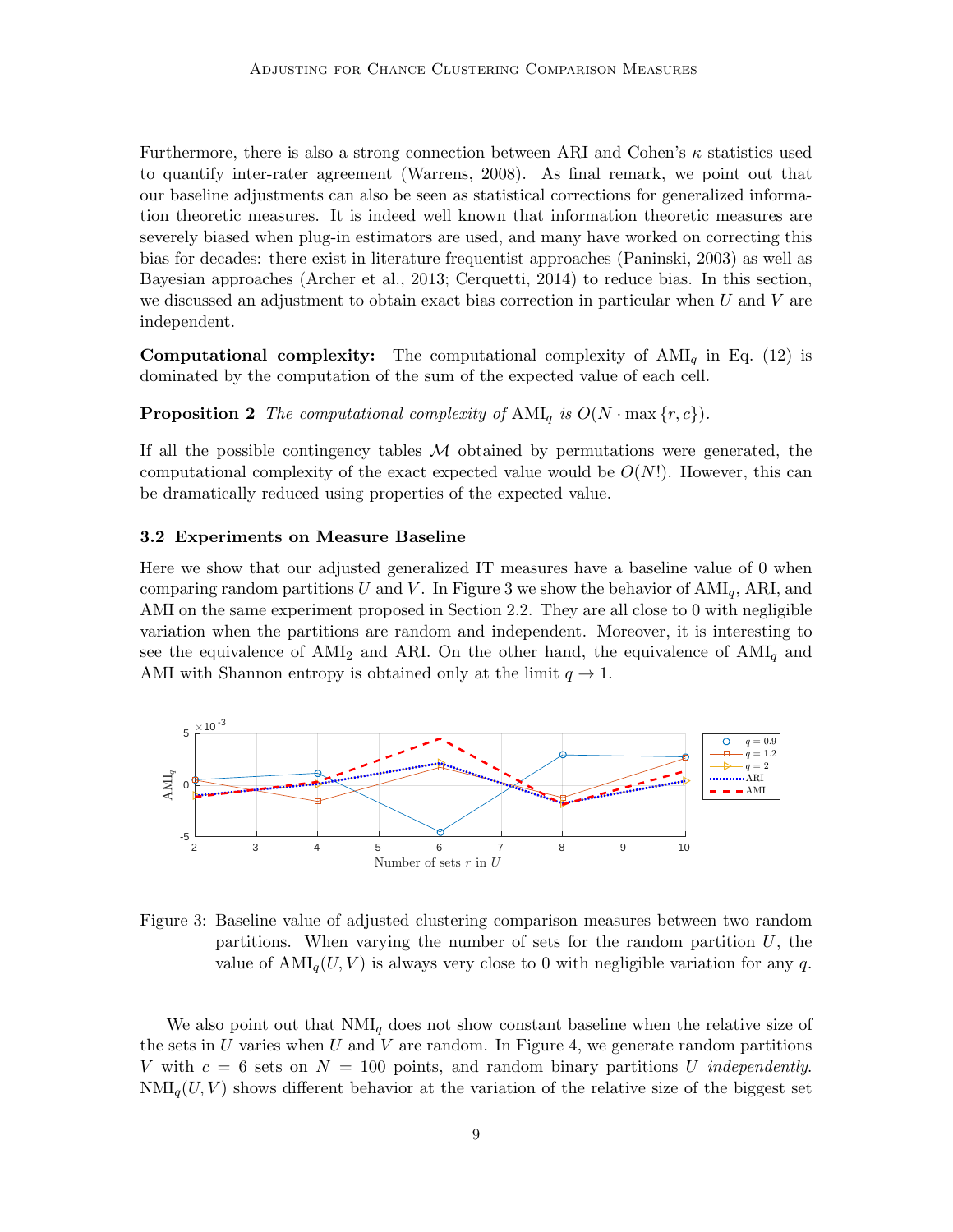in  $U$ . This is unintuitive given that the partitions  $U$  and  $V$  are random and independent. We obtain the desired property of a baseline value of 0 with  $AMI_q$ .



Figure 4: The left panel shows the baseline value of  $NMI_q(U, V)$  between the random partions U and V at the variation of the size of the sets in U. The right panel shows the baseline value of adjusted clustering comparison measures. When varying the relative size of one cluster for the random partition U, the value of  $AMI_{q}(U, V)$ is always very close to 0 with negligible variation for any  $q$ .

### 3.3 Large Number of Objects

In this section, we introduce a very general family of measures which includes  $\mathcal{L}_{\phi}$ . For measures belonging to this family, it is possible to find an approximation of their expected value when the number of objects  $N$  is large. This allows us to identify approximations for the expected value of measures in  $\mathcal{L}_{\phi}$  as well as for measures not in  $\mathcal{L}_{\phi}$ , such as the Jaccard coefficient as shown in Figure 1.

Let  $\mathcal{N}_{\phi}$  be the family of measures which are non-linear combinations of  $\phi_{ij}(n_{ij})$ :

**Definition 3** Let  $\mathcal{N}_{\phi}$  be the family of similarity measures  $S(U, V) = \phi(\frac{n_{11}}{N}, \ldots, \frac{n_{ij}}{N})$  $\frac{n_{ij}}{N}, \ldots, \frac{n_{rc}}{N}$ where  $\phi$  is a bounded real function as N reaches infinity.

Note that  $\mathcal{N}_{\phi}$  is a generalization of  $\mathcal{L}_{\phi}$ . At the limit of large number of objects N, it is possible to compute the expected value of measures in  $\mathcal{N}_{\phi}$  under random partitions U and V using only the marginals of the contingency table  $\mathcal{M}$ :

**Lemma 2** If 
$$
S(U, V) \in \mathcal{N}_{\phi}
$$
, then  $\lim_{N \to +\infty} E[S(U, V)] = \phi\left(\frac{a_1}{N} \frac{b_1}{N}, \dots, \frac{a_i}{N} \frac{b_i}{N}, \dots, \frac{a_r}{N} \frac{b_c}{N}\right)$ .

In Morey and Agresti (1984) the expected value of the RI was computed using an approximated value based on the multinomial distribution. It turns out this approximated value is equal to what we obtain for RI using Lemma 2. The authors of Albatineh et al. (2006) noticed that the difference between the approximation and the expected value obtained with the hypergeometric model is small on empirical experiments when  $N$  is large. We point out that this is a natural consequence of Lemma 2 given that RI  $\in \mathcal{L}_{\phi} \subseteq \mathcal{N}_{\phi}$ . Moreover, the multinomial distribution was also used to compute the expected value of the Jaccard coefficient (J) in Albatineh and Niewiadomska-Bugaj (2011), obtaining good results on empirical experiments with many objects. Again, this is a natural consequence of Lemma 2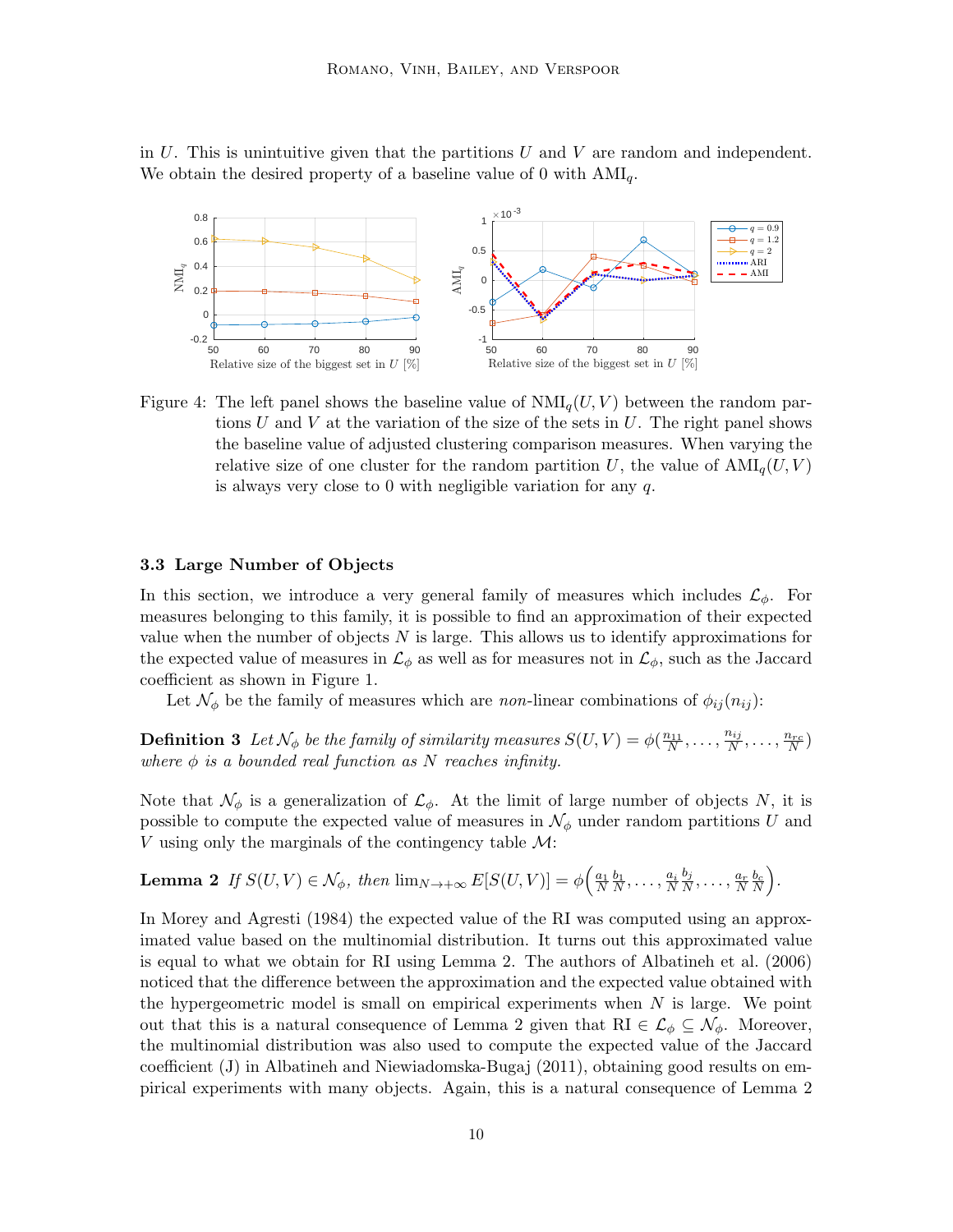given that  $J \in \mathcal{N}_{\phi}$  but  $J \notin \mathcal{L}_{\phi}$ . Indeed, the Jaccard coefficient does not allow analytical adjustment using the hypergeometric model but it allows an approximation using Lemma 2.

Generalized IT measures belong in  $\mathcal{L}_{\phi} \subseteq \mathcal{N}_{\phi}$ . Therefore we can employ Lemma 2. When the number of objects is large, the expected value under random partitions  $U$  and  $V$ of  $H_q(U, V)$ ,  $\text{MI}_q(U, V)$ , and  $\text{VI}_q(U, V)$  in Theorem 1 depends only on the entropy of the partitions  $U$  and  $V$ , i.e., just the marginals of the contingency table must be taken into account:

### Theorem 3 It holds true that:

- i)  $\lim_{N \to +\infty} E[H_q(U, V)] = H_q(U) + H_q(V) (q 1)H_q(U)H_q(V);$
- ii)  $\lim_{N\to+\infty} E[\text{MI}_q(U,V)] = (q-1)H_q(U)H_q(V);$
- iii)  $\lim_{N \to +\infty} E[V I_q(U, V)] = H_q(U) + H_q(V) 2(q 1)H_q(U)H_q(V)$ .

Result i) recalls the property of non-additivity that holds true for random variables (Furuichi, 2006). Figure 5 shows the behavior of  $E[H_q(U, V)]$  when the partitions U and V are generated uniformly at random. V has  $c = 6$  sets and U has r sets. In this case,  $H_q(U) + H_q(V) - (q-1)H_q(U)H_q(V)$  appears to be a good approximation already for  $N = 1000$ . In particular, the approximation is good when the number of objects N is big with regards to the number of cells of the contingency table in Table 2: i.e., when  $\frac{N}{r \cdot c}$  is large enough.



Figure 5: The left panel shows the average value of  $E[H_q(U, V)]$  between random partitions U and V when they are induced on  $N = 50$  objects. The right panel shows results for  $N = 1000$  objects.  $E[H_q(U, V)]$  are plotted using a solid line and their limit value  $H_q(U) + H_q(V) - (q-1)H_q(U)H_q(V)$  is plotted using a dashed line. The solid line coincides approximately with the dashed one in  $4(b)$  when  $N = 1000$ . The limit value is a good approximation for  $E[H_q(U, V)]$  when  $\frac{N}{r \cdot c}$  is large enough.

From point ii) follows the result proved in Vinh et al. (2010) to connect the adjusted mutual information to the widely used Normalized Mutual Information (NMI) based on Shannon entropy (Strehl and Ghosh, 2003):

Theorem 4 (Vinh et al., 2010) It holds true that:

$$
\lim_{N \to +\infty} AMI(U, V) = NMI(U, V)
$$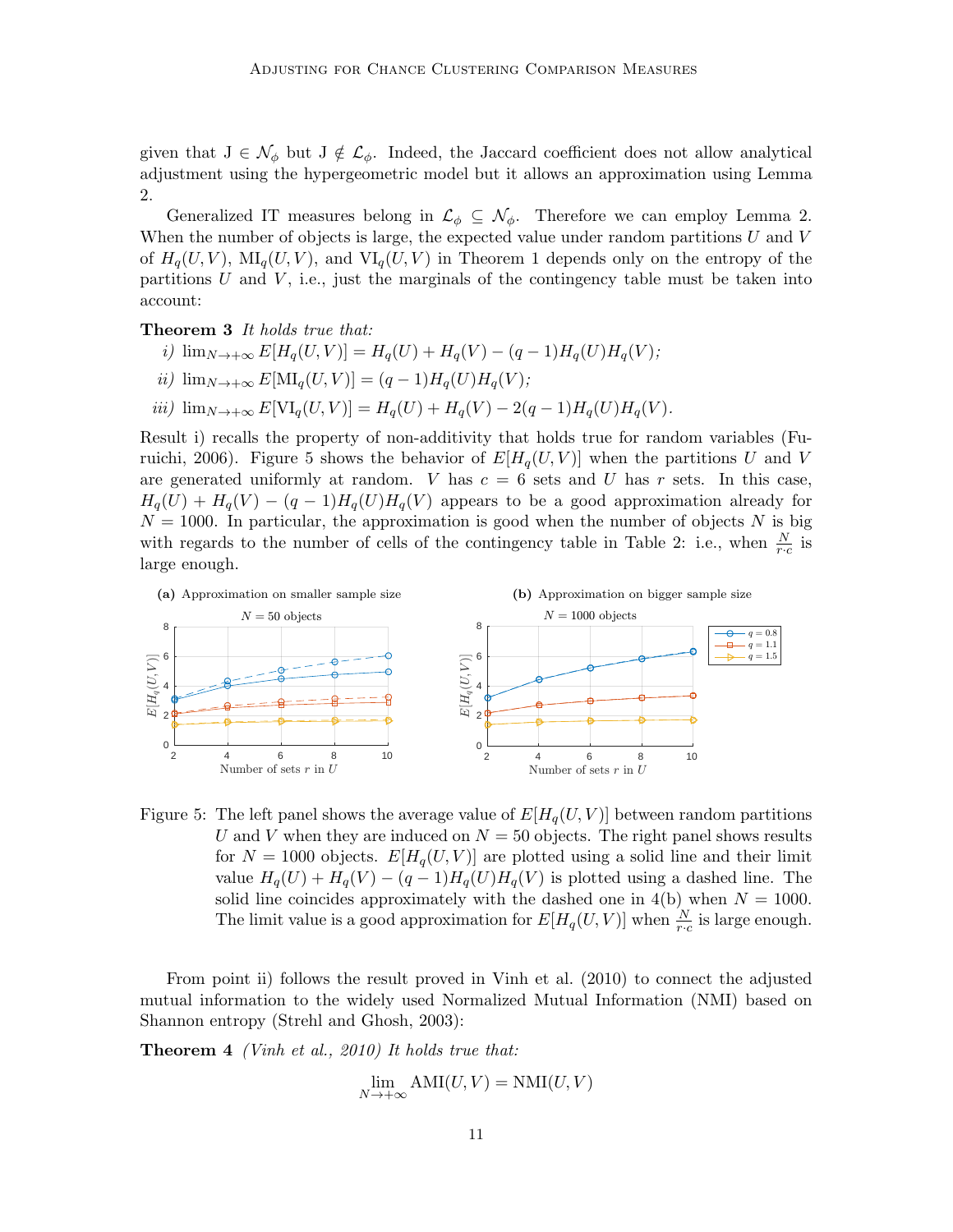NMI is easier to compute than AMI and it is less prone to computer precision errors. The analysis provided in this session aims at broadening the possible clustering comparison measures that can be adjusted: as long as a measure belongs in  $\mathcal{N}_{\phi}$ , its expected value at large  $N$  can be computed and thus it can be adjusted. Moreover, we saw that adjusted measures in  $\mathcal{L}_{\phi} \subseteq \mathcal{N}_{\phi}$  have simpler formulas at large N. The adjustments at large N are faster to compute and less prone to computer precision errors.

In the next section we put forward a theoretical analysis on the best choice between AMI and ARI when validating clustering solutions. Moreover being NMI equal to AMI at large N, the next section helps also to understand when to use either NMI or ARI.

### 4. Application Scenarios for  $AMI_q$

In this section we aim to answer to the question: Given a reference ground truth clustering V, which is the best choice for q in  $AMI_q(U, V)$  to validate the clustering solution U? By answering this question, we implicitly identify the application scenarios for ARI and AMI given the results in Corollary 1. This is particularly important for external clustering validation. Nonetheless, there are a number of other applications where the task is to find the most similar partition to a reference ground truth partition: e.g., categorical feature selection (Vinh et al., 2014), decision tree induction (Criminisi et al., 2012), generation of alternative or multi-view clusterings (Müller et al., 2013), or the exploration of the clustering space with the Meta-Clustering algorithm (Caruana et al., 2006; Lei et al., 2014b) to list a few.

Different values for  $q$  in  $AMI_q$  yield to different biases. The source of these biases can be identified by analyzing the properties of the q-entropy. In Figure 6 we show the q-entropy for a binary partition at the variation of the relative size  $p$  of one cluster. This can be analytically computed:  $H_q(p) = \frac{1}{q-1}(1-p^q - (1-p)^q)$ . The range of variation for  $H_q(p)$ is much bigger if q is small. More specifically when  $q$  is small, the difference in entropy between an unbalanced partition and a balanced partition is big.

Figure 6: Tsallis q-entropy  $H_q(p)$  for a binary clustering where  $p$  is the relative size of one cluster. When  $q$  is small, the  $q$ -entropy varies in a bigger range. When  $q$  is small, the difference in entropy between an unbalanced partition and a balanced partition is big.



Let us focus on an example. Let  $V$  be a reference clustering with 3 clusters of size 50 each, and let  $U_1$  and  $U_2$  be two clustering solutions with the same number of clusters and same cluster sizes. The contingency tables for  $U_1$  and  $U_2$  are shown on Figure 7. Given that both contingency tables have the same marginals, the only difference between  $\text{AMI}_q(U_1, V)$ and  $AMI_q(U_2, V)$  according to Eq. (11) lies in  $MI_q$ . Given that both solutions  $U_1$  and  $U_2$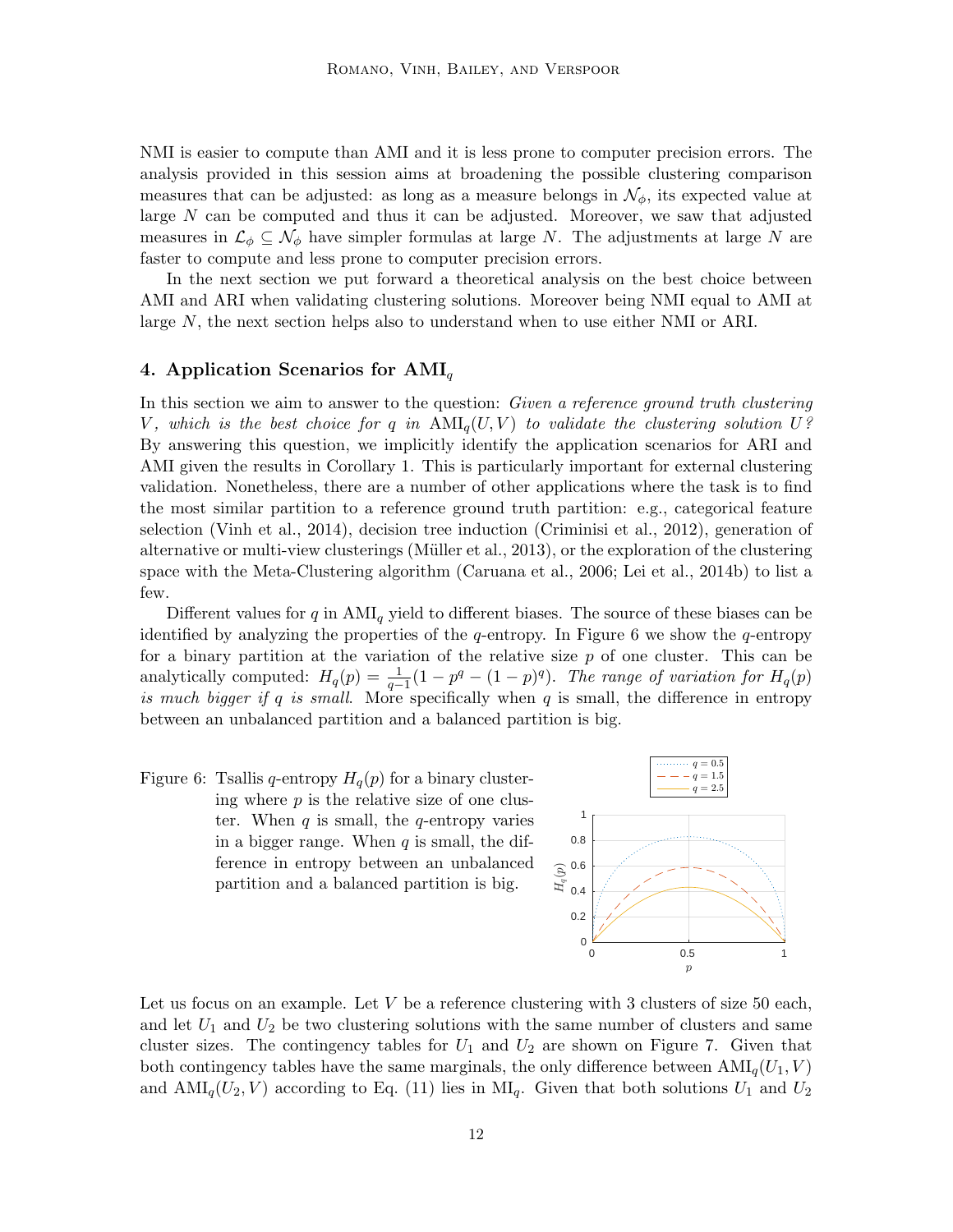

Figure 7: Ground truth clustering V compared in turn to the clustering solutions  $U_1$  and  $U_2$ . AMI<sub>q</sub> with small q prefers the solution  $U_1$  because there exists one pure cluster: i.e., there is one cluster which contains elements from only one cluster in the reference clustering  $V$ .

are compared against V, the only term that varies in  $\text{MI}_q(U, V) = H_q(V) - H_q(V|U)$  is  $H_q(V | U)$ . In order to identify the clustering solution that maximizes AMI<sub>q</sub> we have to analyze the solution that decreases  $H_q(V|U)$  the most.  $H_q(V|U)$  is a weighted average of the entropies  $H_q(V|u_i)$  computed on the rows of the contingency table as shown in Eq. (5), and this is sensitive to values equal to 0. Given the bigger range of variation of  $H<sub>q</sub>$  for small  $q$ , small  $q$  implies higher sensitivity to row entropies of 0. Therefore, small values of  $q$  tends to decrease  $H_q(V|U)$  much more if the clusters in the solution U are pure: i.e., clusters contain elements from only one cluster in the reference clustering V. In other words,  $AMI_q$ with small q prefers pure clusters in the clustering solution.

When the marginals in the contingency tables for two solutions are different, another important factor in the computation of  $AMI_q$  is the normalization coefficient  $\frac{1}{2}(H_q(U))$  $H_q(V)$ ). Balanced solutions U will be penalized more by  $AMI_q$  when q is small. Therefore,  $AMI_q$  with small q prefers unbalanced clustering solutions. To summarize,  $AMI_q$  with small q such as  $AMI_{0.5}$  or  $AMI_1 = AMI$  with Shannon entropy:

- Is biased towards pure clusters in the clustering solutions;
- Prefers unbalanced clustering solutions.

By contrary,  $AMI_q$  with bigger q such as  $AMI_{2.5}$  or  $AMI_2 = ARI$ :

- Is less biased towards pure clusters in the clustering solution;
- Prefers balanced clustering solutions.

Given a reference clustering V, these biases can guide the choice of q in  $AMI_q$  to identify more suitable clustering solutions.

## 4.1 Use AMI<sub>q</sub> with small q such as  $AMI_{0.5}$  or  $AMI_1 = AMI$  when the reference clustering is unbalanced and there exist small clusters

If the reference cluster V is unbalanced and presents small clusters,  $AMI_q$  with small q might prefer more appropriate clustering solutions  $U$ . For example, in Figure 8 we show two contingency tables associated to two clustering solutions  $U_1$  and  $U_2$  for the reference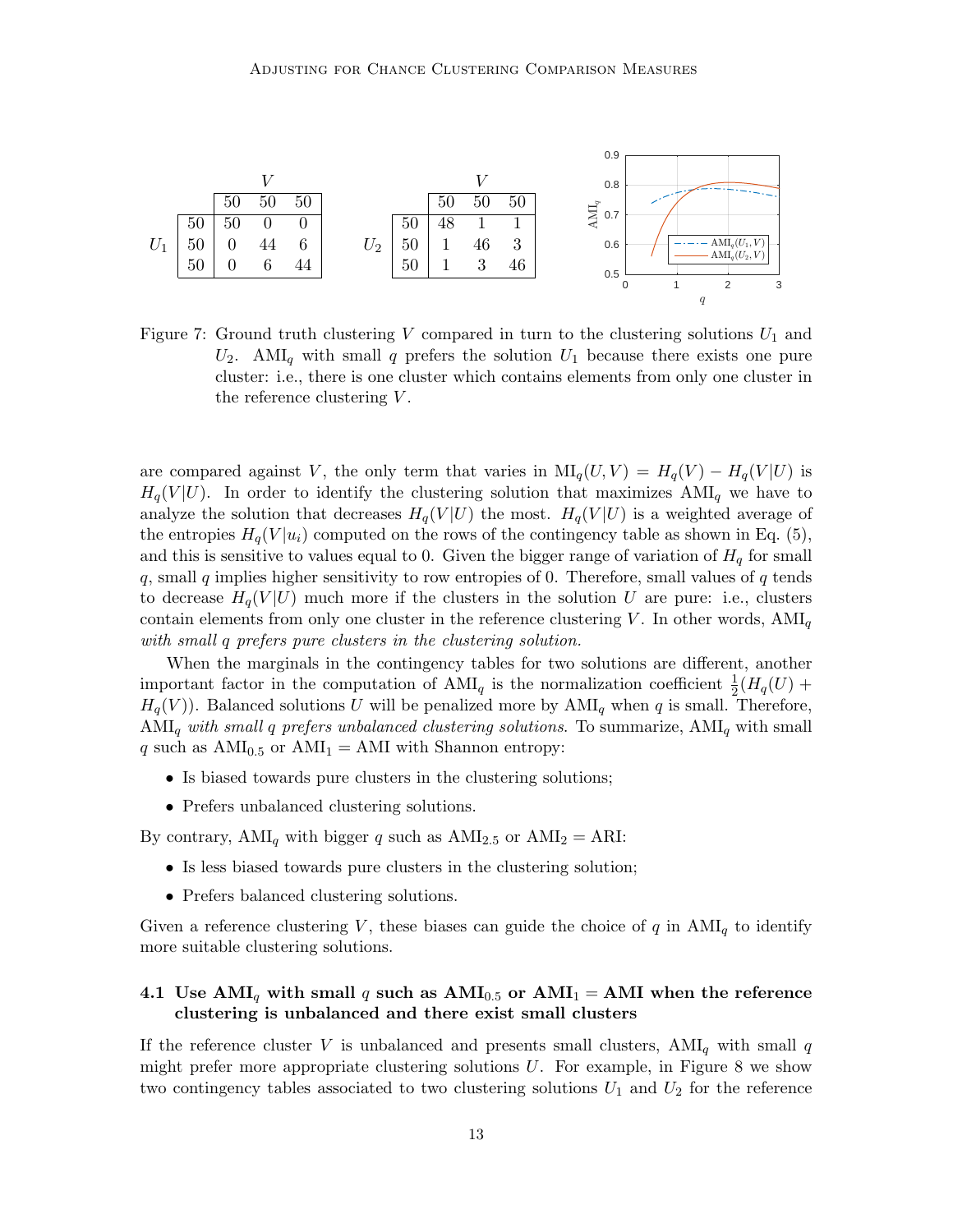clustering V with 4 clusters of size  $[10, 10, 10, 70]$  respectively. When there exist small clusters in the reference V their identification has to be *precise* in the clustering solution. The solution  $U_1$  looks arguably better than  $U_2$  because it shows many pure clusters. In this scenario we advise the use of  $AMI_{0.5}$  or  $AMI_1 = AMI$  with Shannon entropy because it gives more weight to the clustering solution  $U_1$ .



Figure 8: Ground truth clustering V compared in turn to the clustering solutions  $U_1$  and  $U_2$ . V is unbalanced and presents small clusters. When the reference clustering has small clusters their identification in the solution has to be *precise*. Therefore  $U_1$  appears to be a better solution than  $U_2$ . AMI<sub>q</sub> with small q prefers the solution  $U_1$  because its clusters are pure. In this scenario we advise the use of  $AMI_{0.5}$  or  $AMI_1 = AMI.$ 

If the number of objects N is large, AMI is equivalent to NMI according to Theorem 4. Therefore, when the reference clustering is unbalanced, there exist small clusters, and N is large, it is advisable to use NMI rather than ARI.

## 4.2 Use  $AMI_q$  with big q such as  $AMI_{2.5}$  or  $AMI_2 = ARI$  when the reference clustering has big equal sized clusters

If V is a reference clustering with big equal size clusters it is less crucial to have precise clusters in the solution. Indeed, precise clusters in the solution penalize the recall of clusters from the reference. In this case,  $AMI_q$  with bigger q might prefer more appropriate solutions. In Figure 9 we show two clustering solutions  $U_1$  and  $U_2$  for the reference clustering V with 4 equal size clusters of size 25. The solution  $U_2$  looks better than  $U_1$  because each of its clusters identifies more elements from particular clusters in the reference. Moreover,  $U_2$  has to be preferred to  $U_1$  because it consists in 4 equal sized clusters as the reference clustering  $V$ consists in equal sized clusters. In this scenario we advise the use of  $AMI_{2.5}$  or  $AMI_2 = ARI$ because it gives more importance to the solution  $U_2$ .

If the number of objects N is large, AMI is equivalent to NMI according to Theorem 4. Therefore, when the reference clustering is balanced with big equal sized clusters and N is large, it is advisable to use ARI rather than NMI.

### 5. Standardization of Clustering Comparison Measures

The selection of the most similar partition  $U$  to a reference partition  $V$  is biased according to the chosen similarity measure, the number of sets  $r$  in  $U$ , and their relative size.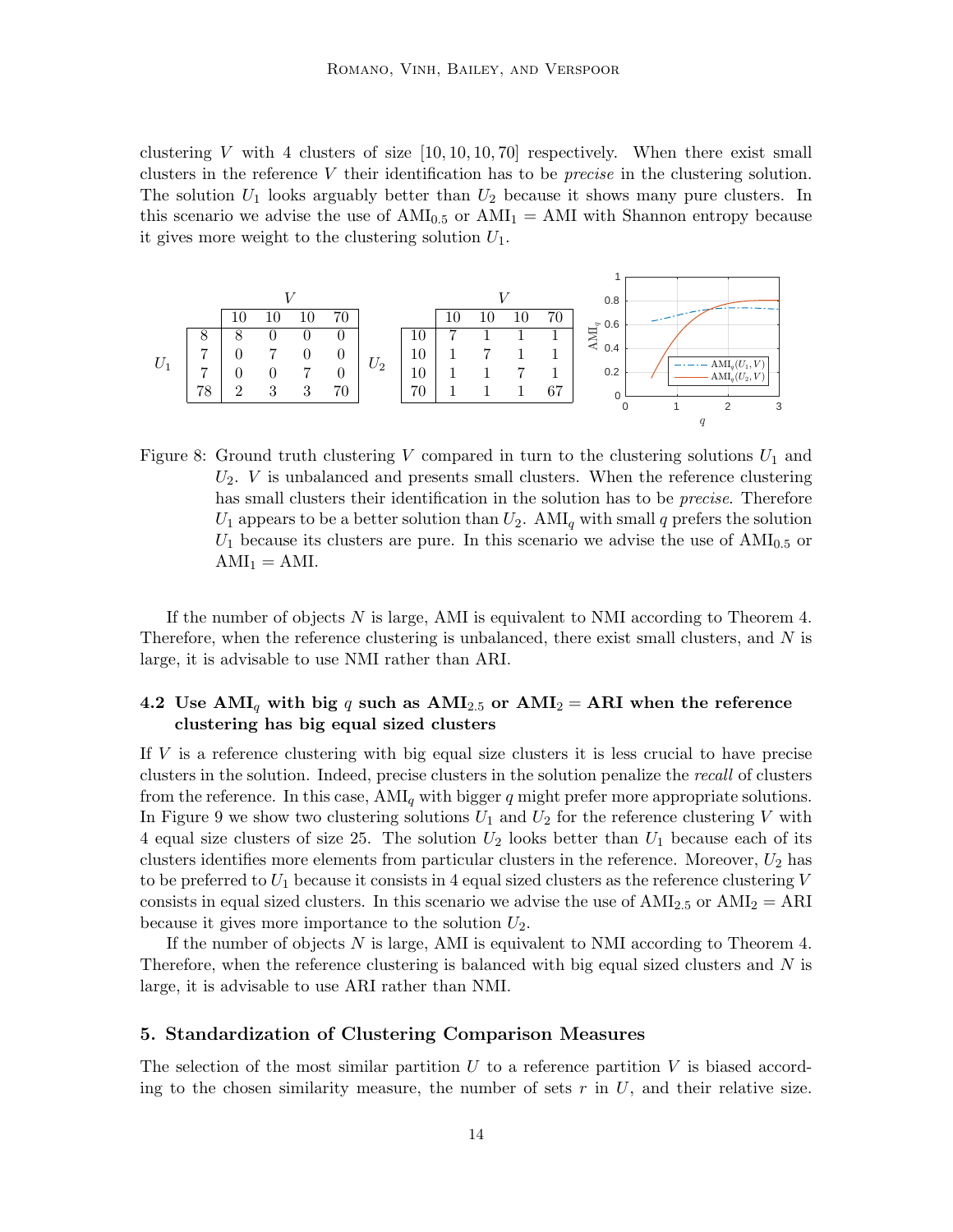

Figure 9: Ground truth clustering V compared in turn to the clustering solutions  $U_1$  and  $U_2$ . *V* shows equal size clusters.  $U_2$  appears to be a better solution than  $U_1$ because its clusters are more balanced in size than the clusters in  $U_1$ . When the reference clustering has big equal sized clusters their precise identification is less crucial. AMI<sub>q</sub> with big q prefers the solution  $U_2$  because it is less biased to pure clusters in the solution. In this scenario we advise the use of  $AMI_{2.5}$  or  $AMI_2 = ARI.$ 

This phenomena is known as selection bias and it has been extensively studied in decision trees (White and Liu, 1994). Researchers in this area agree that in order to achieve unbiased selection of partitions, distribution properties of similarity measures have to be taken into account (Dobra and Gehrke, 2001; Shih, 2004; Hothorn et al., 2006). Using the permutation model, we proposed in Romano et al. (2014) to analytically standardize the Shannon MI by subtraction of its expected value and division by its standard deviation. In this section, we discuss how to achieve analytical standardization of measures  $S \in \mathcal{L}_{\phi}$ .

In order to standardize a measure, we must analytically compute its variance:

**Lemma 3** If  $S(U, V) \in \mathcal{L}_{\phi}$ , when partitions U and V are random:

$$
\text{Var}(S(U,V)) = \beta^2 \Big( E \Big[ \Big( \sum_{ij} \phi_{ij}(n_{ij}) \Big)^2 \Big] - \Big( \sum_{ij} E[\phi_{ij}(n_{ij})] \Big)^2 \Big),
$$

where

$$
E\Big[\Big(\sum_{ij}\phi_{ij}(n_{ij})\Big)^2\Big]
$$

is equal to

$$
\sum_{ij} \sum_{n_{ij}} \phi(n_{ij}) P(n_{ij}) \cdot \left[ \phi_{ij}(n_{ij}) + \sum_{i' \neq i} \sum_{\tilde{n}_{i'j}} \phi_{i'j}(\tilde{n}_{i'j}) P(\tilde{n}_{i'j}) + \right. \\
\left. + \sum_{j' \neq j} \sum_{\tilde{n}_{ij'}} P(\tilde{n}_{ij'}) \left( \phi_{ij'}(\tilde{n}_{ij'}) + \sum_{i' \neq i} \sum_{\tilde{n}_{i'j'}} \phi_{i'j'}(\tilde{n}_{i'j'}) P(\tilde{n}_{i'j'}) \right) \right]
$$
(13)

 $with n_{ij} \sim Hyp(a_i, b_j, N), \tilde{n}_{i'j} \sim Hyp(b_j - n_{ij}, a_{i'}, N - a_i), \tilde{n}_{ij'} \sim Hyp(a_i - n_{ij}, b_{j'}, N - b_j),$  $\tilde{\tilde{n}}_{i'j'} \sim \text{Hyp}(a_{i'}, b_{j'} - \tilde{n}_{ij'}, N - a_i)$  hypergeometric random variables.

We can use the expected value to standardize measures  $S \in \mathcal{L}_{\phi}$ , such as generalized IT measures.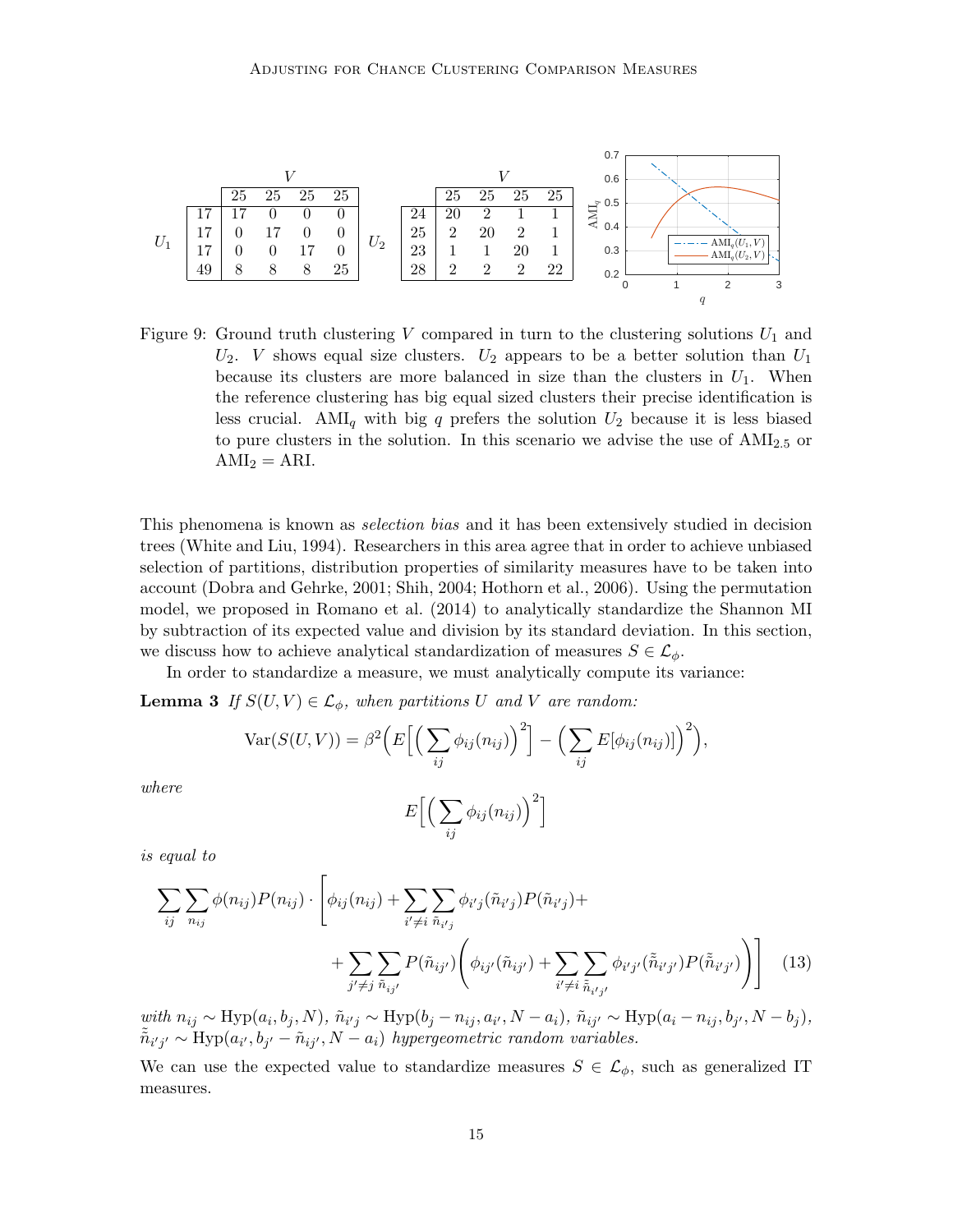### 5.1 Standardization of Generalized IT Measures

The variance under the permutation model of generalized IT measures is:

**Theorem 5** Using Eqs. (10) and (13) with  $\phi_{ij}(\cdot) = (\cdot)^q$ , when the partitions U and V are random:

- i)  $Var(H_q(U, V)) = \frac{1}{(q-1)^2 N^{2q}} \Big( E[(\sum_{ij} n_{ij}^q)^2] (\sum_{ij} E[n_{ij}^q])^2 \Big);$ ii)  $Var(MI_q(U, V)) = Var(H_q(U, V))$
- iii)  $Var(VI_{q}(U, V)) = 4Var(H_{q}(U, V))$

We define the standardized version of the similarity measure  $\text{MI}_q$  (SMI<sub>q</sub>), and the standardized version of the distance measure  $VI_q$  (SVI<sub>q</sub>) as follows:

$$
\text{SMI}_q \triangleq \frac{\text{MI}_q - E[\text{MI}_q]}{\sqrt{\text{Var}(\text{MI}_q)}}, \quad \text{SVI}_q \triangleq \frac{E[\text{VI}]_q - \text{VI}_q}{\sqrt{\text{Var}(\text{VI}_q)}},\tag{14}
$$

As for the case of  $AMI_q$  and  $AVI_q$ , it turns out that  $SMI_q$  is equal to  $SVI_q$ :

**Theorem 6** Using Eqs. (10) and (13) with  $\phi_{ij}(\cdot) = (\cdot)^q$ , the standardized  $\text{MI}_q(U, V)$  and the standardized  $\text{VI}_q(U, V)$  are:

$$
SMI_q(U, V) = SVI_q(U, V) = \frac{\sum_{ij} n_{ij}^q - \sum_{ij} E[n_{ij}^q]}{\sqrt{E[(\sum_{ij} n_{ij}^q)^2] - (\sum_{ij} E[n_{ij}^q])^2}}
$$
(15)

This formula shows that we are interested in maximizing the difference between the sum of the cells of the actual contingency table and the sum of the expected cells under randomness. Standardized measures differs from their adjusted counterpart because of the denominator, i.e. the standard deviation of the sums of the cells. Indeed,  $\text{SMI}_q$  and  $\text{SVI}_q$  measure the number of standard deviations  $\text{MI}_q$  and  $\text{VI}_q$  are from their mean.

There are some notable special cases for particular choices of q. Indeed, our generalized standardization of IT measures allows us to generalize also the standardization of paircounting measures such as the Rand index. To see this, let us define the Standardized Rand Index (SRI): SRI  $\triangleq \frac{\text{RI}-E[\text{RI}]}{\sqrt{\text{SI}-\text{SN}}}$  $\frac{U - E[\text{RI}]}{\text{Var}(\text{RI})}$  and recall that the standardized G-statistic is defined as  $SG \triangleq \frac{G - E[G]}{\sqrt{N_{\text{max}}(G)}}$  $\frac{-E[G]}{\text{Var}(G)}$  (Romano et al., 2014):

Corollary 2 It holds true that: i)  $\lim_{q\to 1} \text{SMI}_q = \lim_{q\to 1} \text{SVI}_q = \text{SMI} = \text{SVI} = \text{SG with Shannon entropy};$ ii)  $\text{SMI}_2 = \text{SVI}_2 = \text{SRI}.$ 

**Computational complexity:** The computational complexity of  $SMI_q$  is dominated by computation of the second moment of the sum of the cells defined in Eq. (13):

**Proposition 3** The computational complexity of  $\text{SMI}_q$  is  $O(N^3c \cdot \max\{c, r\})$ .

Note that the complexity is quadratic in c and linear in  $r$ . This happens because of the way we decided to condition the probabilities in Eq. (13) in the proof of Lemma 3. With different conditions, it is possible to obtain a formula symmetric to Eq. (13) with complexity  $O(N^3r \cdot \max\{r, c\})$  (Romano et al., 2014).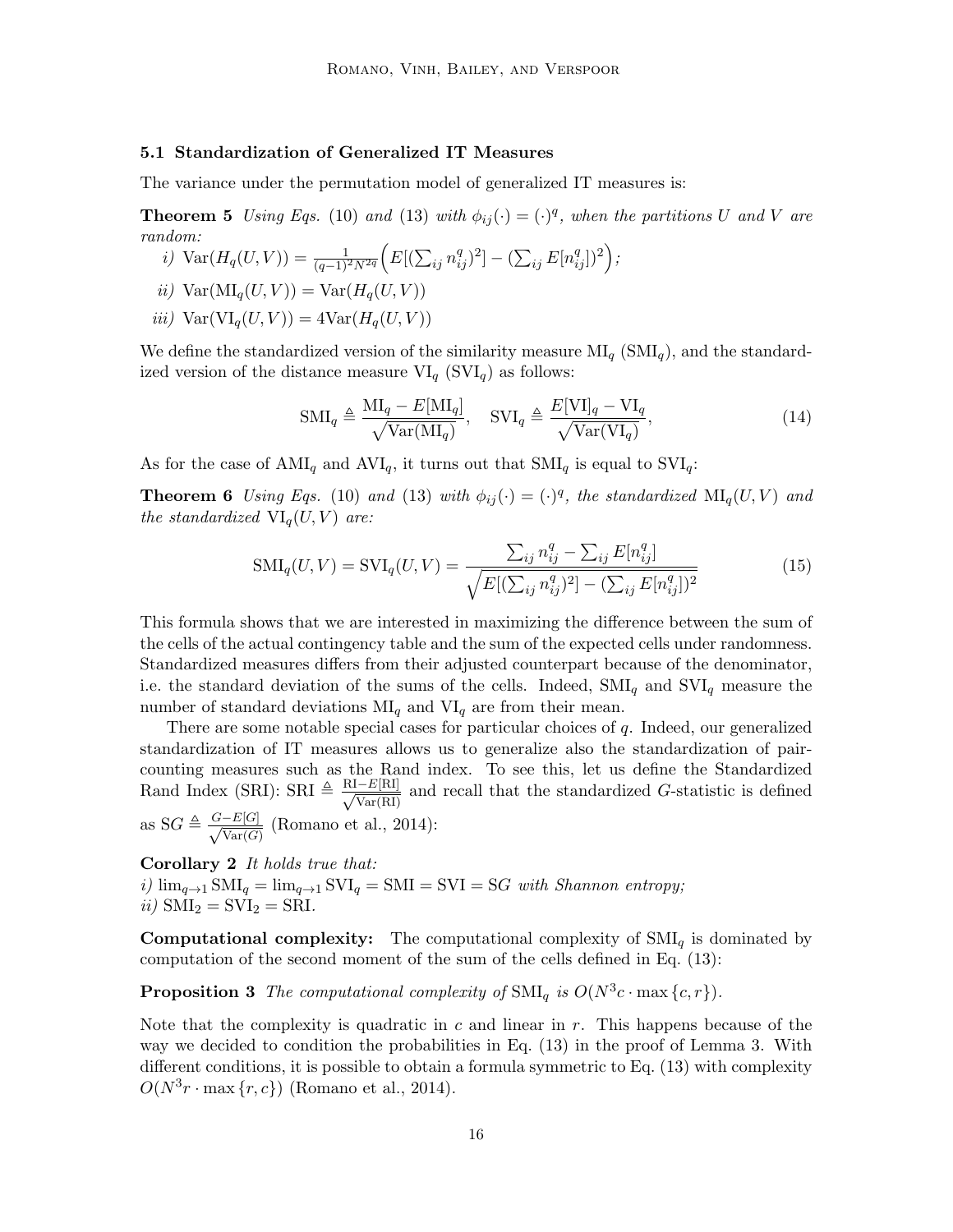**Statistical inference:** All IT measures computed on *partitions* can be seen as estimators of their true value computed using the random variables associated to the partitions U and V. Therefore,  $\text{SMI}_q$  can be used as non-parametric independence test for  $\text{MI}_q$ . We formalize this with the following proposition:

**Proposition 4** The p-value associated to the test for independence between U and V using  $\text{MI}_q(U, V)$  is smaller than:  $\frac{1}{1+(\text{SMI}_q(U, V))^2}$ .

For example, if SMI<sub>q</sub> is equal to 4.46 the associated *p*-value is smaller than 0.05. Neural time series data is often analyzed making use of the Shannon MI (e.g. see Chapter 29 in Cohen (2014)). It is common practice to test the independence of two time series by computing SMI via Monte Carlo permutations, sampling from the space of  $N!$  cardinality. Our  $\text{SMI}_q$ can be effectively and efficiently used in this application because it is exact and obtains  $O(N^3r \cdot \max\{r, c\})$  complexity.

### 5.2 Experiments on Selection Bias

In this section, we evaluate the performance of standardized measures on selection bias correction when partitions U are generated at random and independently from the reference partition  $V$ . This hypothesis has been employed in previous published research to study selection bias (White and Liu, 1994; Frank and Witten, 1998; Dobra and Gehrke, 2001; Shih, 2004; Hothorn et al., 2006; Romano et al., 2014). In particular, we experimentally demonstrate that  $NMI_q$  is biased towards the selection of partitions U with more clusters at any q. Therefore, in this scenario it is beneficial to perform standardization. Mind though that the choice of whether performing standardization or not is application dependent (Romano et al., 2015). For example, it has been argued that in some cases the selection of clustering solutions should be biased towards clusterings with the same number of clusters as in the reference (Amelio and Pizzuti, 2015). In this section we aim to show the effects of selection bias when clusterings are independent and that standardization helps in reducing it. Moreover, we will see in Section 5.3 that it is particularly important to correct for selection bias when the number of objects  $N$  is small.

Given a reference partition V on  $N = 100$  objects with  $c = 4$  sets, we generate a pool of random partitions U with r ranging from 2 to 10 sets. Then, we use  $NMI_q(U, V)$  to select the closest partition to the reference  $V$ . The plot at the bottom of Figure 10 shows the probability of selection of a partition U with r sets using  $NMI_q$  computed on 5000 simulations. We do not expect any partition to be the best given that they are all generated at random: i.e., the plot is expected to be flat if a measure is unbiased. Nonetheless, we see that there is a clear bias towards partitions with 10 sets if we use  $NMI_q$  with q respectively equal to 1.001, 2, or 3. We can see that the use of the adjusted measures such as  $AMI<sub>q</sub>$  helps in decreasing this bias, in particular when  $q = 2$ . On this experiment when  $q = 2$ , baseline adjustment seems to be effective in decreasing the selection bias because the variance of  $AMI_2 = ARI$  is almost constant. However for all q, using  $SMI_q$  we obtain close to uniform probability of selection of each random partition U.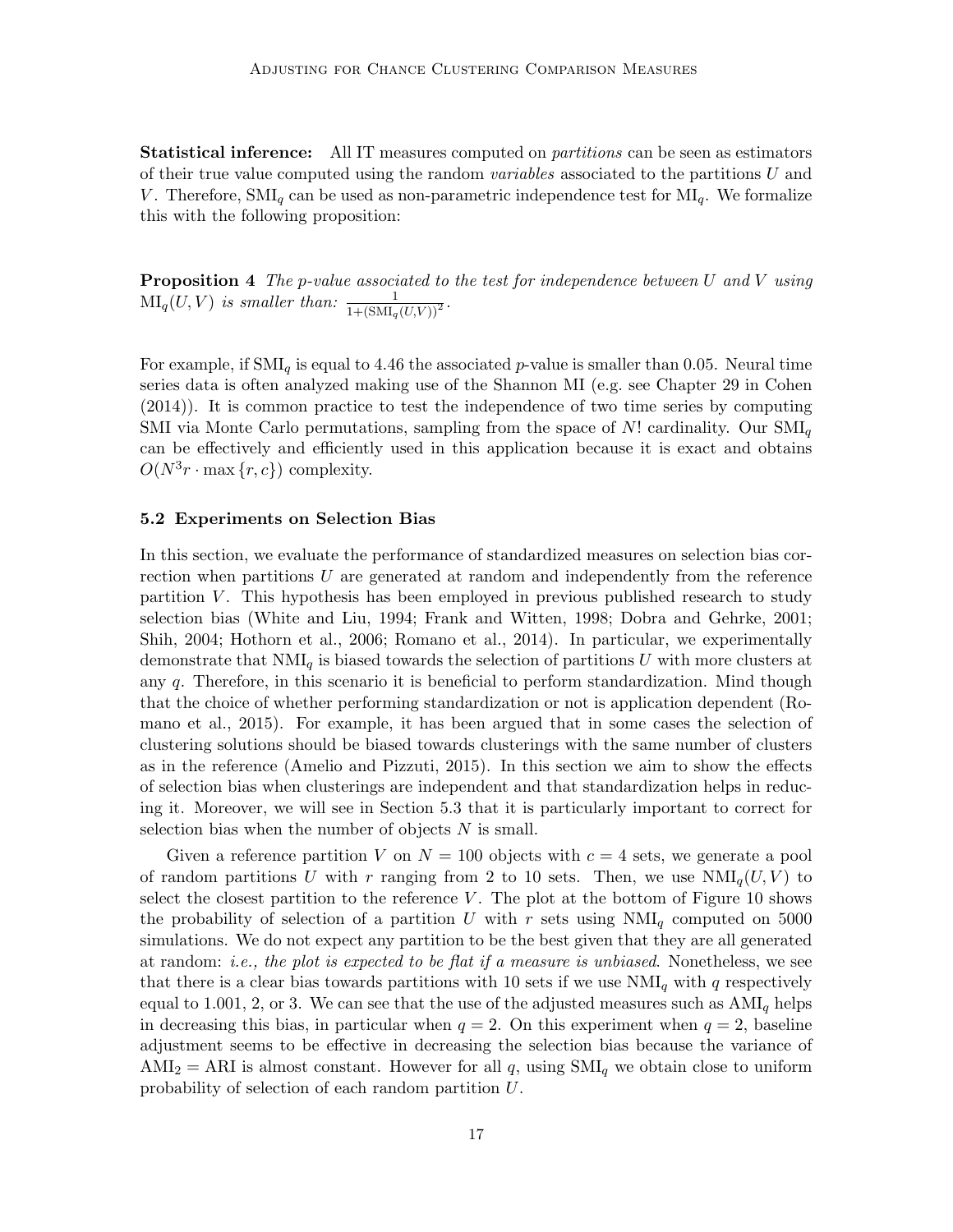

Figure 10: Selection bias towards random partitions U with different number of sets  $r$  when compared to a reference V. The probability of selection should be uniform when partitions are random. Using  $\text{SMI}_q$  we achieve close to uniform probability of selection for  $q$  equal to 1.001, 2 and 3 respectively.

### 5.3 Large Number of Objects

It is likely to expect that the variance of generalized IT measures decreases when partitions are generated on a large number of objects  $N$ . Here we prove a general result about measures of the family  $\mathcal{N}_{\phi}$ .

**Lemma 4** If  $S(U, V) \in \mathcal{N}_{\phi}$ , then  $\lim_{N \to \infty} \text{Var}(S(U, V)) = 0$ .

Given that generalized IT measures belong in the family  $\mathcal{N}_{\phi}$ , we can prove the following:

Theorem 7 It holds true that:

$$
\lim_{N \to +\infty} \text{Var}(H_q(U, V)) = \lim_{N \to +\infty} \text{Var}(\text{MI}_q(U, V)) = \lim_{N \to +\infty} \text{Var}(\text{VI}_q(U, V)) = 0 \tag{16}
$$

Therefore,  $\text{SMI}_q$  attains very large values when N is large. In practice of course, N is finite, so the use of  $\text{SMI}_q$  is beneficial. However, it is less important to correct for selection bias if the number of objects  $N$  is big with regards to the number of cells in the contingency table in Table 2: i.e., when  $\frac{N}{r \cdot c}$  is large. Indeed, when the number of objects is large  $AMI_q$  might be sufficient to avoid selection bias and any test for independence between partitions has high power. In this scenario,  $\text{SMI}_q$  is not needed and  $\text{AMI}_q$  might be preferred as it can be computed more efficiently.

### 6. Conclusion

In this paper, we computed the exact expected value and variance of measures of the family  $\mathcal{L}_{\phi}$ , which contains generalized IT measures. We also showed how the expected value for measures  $S \in \mathcal{N}_{\phi}$  can be computed for large N. Using these statistics, we proposed AMI<sub>q</sub> and  $\text{SMI}_q$  to adjust generalized IT measures both for baseline and for selection bias. AMI<sub>q</sub> is a further generalization of well known measures for clustering comparisons such as ARI and AMI. This analysis allowed us to provide guidelines for their best application in different scenarios. In particular ARI might be used as external validation index when the reference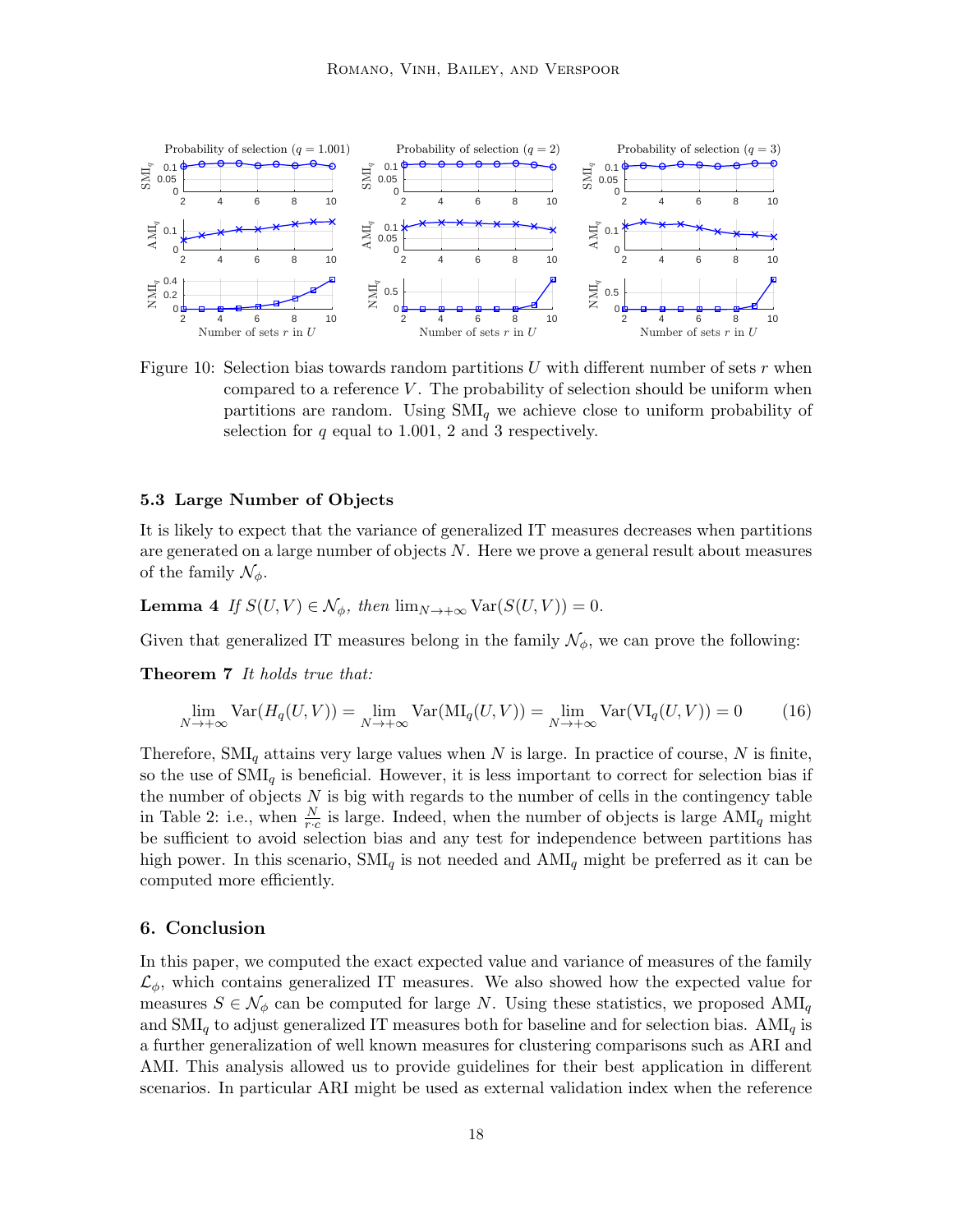clustering shows big equal sized clusters. AMI can be used when the reference clustering is unbalanced and there exist small clusters. The standardized  $\text{SMI}_q$  can instead be used to correct for selection bias among many possible candidate clustering solutions when the number of objects is small. Furthermore, it can also be used to test the independence between two partitions. All code has been made available online<sup>1</sup>.

## Acknowledgments

James Bailey's work was supported by an Australian Research Council Future Fellowship. Experiments were carried out on Amazon cloud supported by AWS in Education Grant Award.

<sup>1.</sup> https://sites.google.com/site/adjgenit/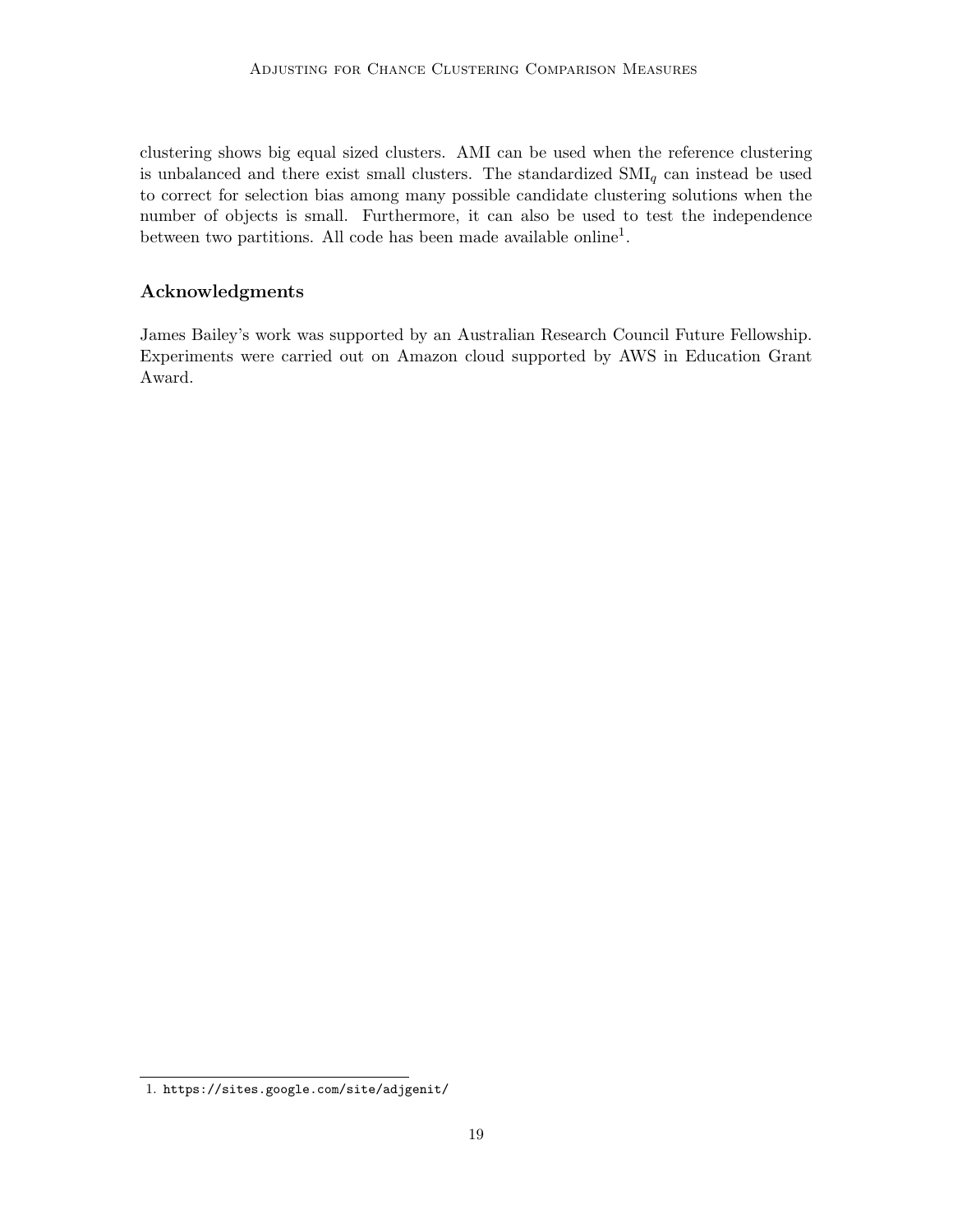## Appendix A. Theorem Proofs

**Proposition 1** (Simovici, 2007) When  $q = 2$  the generalized variation of information, the Mirkin index, and the Rand index are linearly related:  $VI_2(U, V) = \frac{1}{N^2}MK(U, V) =$  $N-1$  $\frac{N-1}{N}(1 - \text{RI}(U, V)).$ 

### Proof

$$
\begin{split} \nabla I_q(U, V) &= 2H_q(U, V) - H_q(U) - H_q(V) \\ \n&= \frac{2}{q-1} \left( 1 - \sum_{i=1}^r \sum_{j=1}^c \left( \frac{n_{ij}}{N} \right)^q \right) - \frac{1}{q-1} \left( 1 - \sum_{i=1}^r \left( \frac{a_i}{N} \right)^q \right) - \frac{1}{q-1} \left( 1 - \sum_{j=1}^c \left( \frac{b_j}{N} \right)^q \right) \\ \n&= \frac{1}{(q-1)N^q} \left( \sum_{i=1}^r a_i^q + \sum_{j=1}^c b_j^q - 2 \sum_{i=1}^r \sum_{j=1}^c n_{ij}^q \right) \n\end{split}
$$

When  $q = 2$ ,  $\text{VI}_2(U, V) = \frac{1}{N^2} (\sum_i a_i^2 + \sum_j b_j^2 - 2 \sum_{i,j} n_{ij}^2) = \frac{1}{N^2} \text{MK}(U, V) = \frac{N-1}{N} (1 \mathrm{RI}(U, V)$ ).

**Lemma 1** If  $S(U, V) \in \mathcal{L}_{\phi}$ , when partitions U and V are random:

$$
E[S(U,V)] = \alpha + \beta \sum_{ij} E[\phi_{ij}(n_{ij})] \quad where \quad E[\phi_{ij}(n_{ij})] \quad is \tag{9}
$$

$$
\sum_{n_{ij}=\max\{0, a_i+b_j-N\}}^{\min\{a_i,b_j\}} \phi_{ij}(n_{ij}) \frac{a_i! b_j! (N-a_i)! (N-b_j)!}{N! n_{ij}! (a_i - n_{ij})! (b_j - n_{ij})! (N-a_i - b_j + n_{ij})!} \tag{10}
$$

**Proof** The expected value of  $S(U, V)$  according to the hypergeometric model of randomness is  $E[S(U, V)] = \sum_{\mathcal{M}} S(\mathcal{M}) P(\mathcal{M})$  where  $\mathcal M$  is a contingency table generated via permutations. This is reduced to  $E[S(U,V)] = \sum_{\mathcal{M}} (\alpha + \beta \sum_{ij} \phi_{ij}(n_{ij})) P(\mathcal{M}) = \alpha +$  $\beta \sum_{\mathcal{M}} \sum_{ij} \phi_{ij}(n_{ij}) P(\mathcal{M})$ . Because of linearity of the expected value, it is possible to swap the summation over M and the one over cells obtaining  $\alpha + \beta \sum_{ij} \sum_{n_{ij}} \phi_{ij}(n_{ij}) P(n_{ij}) =$  $\alpha + \beta \sum_{ij} E[\phi_{ij}(n_{ij})]$  where  $n_{ij}$  is a hypergeometric distribution with the marginals  $a_i, b_j$ , and N as parameters, i.e.  $n_{ij} \sim \text{Hyp}(a_i, b_j, N)$ .  $\blacksquare$ 

**Theorem 1** When the partitions  $U$  and  $V$  are random:

*i)* 
$$
E[H_q(U, V)] = \frac{1}{q-1} \left( 1 - \frac{1}{N^q} \sum_{ij} E[n_{ij}^q] \right)
$$
 with  $E[n_{ij}^q]$  from Eq. (10) with  $\phi_{ij}(n_{ij}) = n_{ij}^q$ ;  
\n*ii)*  $E[\text{MI}_q(U, V)] = H_q(U) + H_q(V) - E[H_q(U, V)]$ ;  
\n*iii)*  $E[\text{VI}_q(U, V)] = 2E[H_q(U, V)] - H_q(U) - H_q(V)$ .

**Proof** The results easily follow from Lemma 1 and the hypothesis of fixed marginals. ш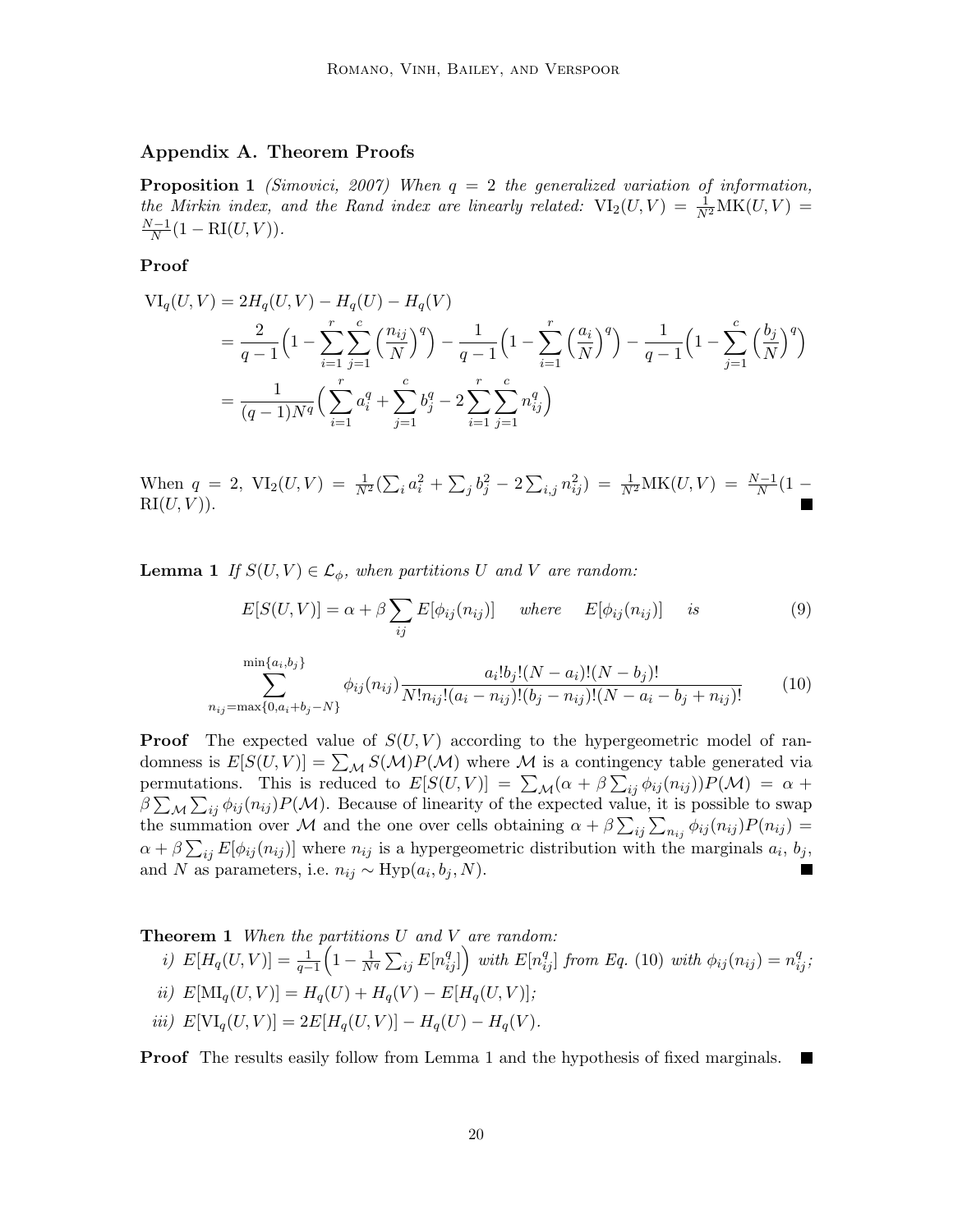**Theorem 2** Using  $E[n_{ij}^q]$  in Eq. (10) with  $\phi_{ij}(n_{ij}) = n_{ij}^q$ , the adjustments for chance for  $\text{MI}_q(U, V)$  and  $\text{VI}_q(U, V)$  are:

$$
AMI_q(U, V) = AVI_q(U, V) = \frac{\sum_{ij} n_{ij}^q - \sum_{ij} E[n_{ij}^q]}{\frac{1}{2} (\sum_i a_i^q + \sum_j b_j^q) - \sum_{ij} E[n_{ij}^q]}
$$
(12)

**Proof** The using the upper bound  $\frac{1}{2}(H_q(U) + H_q(V))$  to  $\text{MI}_q$ ,  $\text{AMI}_q$  and  $\text{AVI}_q$  are equivalent. Therefore we compute  $AVI_q$ . The denominator is equal to  $E[VI_q] = \frac{2}{(q-1)N^q} \left(\frac{1}{2}\right)$  $\frac{1}{2}(\sum_i a_i^q +$  $\sum_j b_j^q$  $\mathcal{L}_{ij}^{(q)} - \sum_{i,j} E[n_{ij}^q]$ . The numerator is instead  $\frac{2}{(q-1)N^q} \left( \sum_{ij} n_{ij}^q - \sum_{i,j} E[n_{ij}^q] \right)$ .

Corollary 1 It holds true that: i)  $\lim_{q\to 1} AMI_q = \lim_{q\to 1} AVI_q = AMI = AVI$  with Shannon entropy; ii)  $AMI_2 = AVI_2 = ARI$ .

**Proof** Point i) follows from the limit of the q-entropy when  $q \to 1$ . Point ii) follows from:

$$
AVI_2 = \frac{E[VI_2] - VI_2}{E[VI_2] - \min VI_2} = \frac{\frac{N-1}{N}(RI - E[RI])}{\frac{N-1}{N}(\max RI - E[RI])} = ARI
$$

**Proposition 2** The computational complexity of  $AMI_q$  is  $O(N \cdot \max\{r, c\})$ .

**Proof** The computation of  $P(n_{ij})$  where  $n_{ij}$  is a hypergeometric distribution  $Hyp(a_i, b_j, N)$ is linear in N. However, the computation of the expected value  $E[n_{ij}^q] = \sum_{n_{ij}} n_{ij}^q P(n_{ij})$  can exploit the fact that  $P(n_{ij})$  are computed iteratively:  $P(n_{ij}+1) = P(n_{ij}) \frac{(a_i - n_{ij})(b_j - n_{ij})}{(n_{ij}+1)(N-a_i-b_j+n_{ij}+1)}$ . We compute  $P(n_{ij})$  only for max  $\{0, a_i + b_j - N\}$ . In both cases  $P(n_{ij})$  can be computed in  $O(\max\{a_i, b_j\})$ . We can compute all other probabilities iteratively as shown above in constant time. Therefore:

$$
\sum_{i=1}^{r} \sum_{j=1}^{c} \left( O(\max\{a_i, b_j\}) + \sum_{n_{ij}=0}^{\min\{a_i, b_j\}} O(1) \right) = \sum_{i=1}^{r} \sum_{j=1}^{c} O(\max\{a_i, b_j\}) = \sum_{i=1}^{r} O(\max\{ca_i, N\})
$$

$$
= O(\max\{cN, rN\}) = O(N \cdot \max\{c, r\})
$$

П

**Lemma 2** If  $S(U, V) \in \mathcal{N}_{\phi}$ , then  $\lim_{N \to +\infty} E[S(U, V)] = \phi\left(\frac{a_1}{N} \frac{b_1}{N}, \dots, \frac{a_i}{N}\right)$  $b_j$  $\frac{b_j}{N}, \ldots, \frac{a_r}{N} \frac{b_c}{N}$ .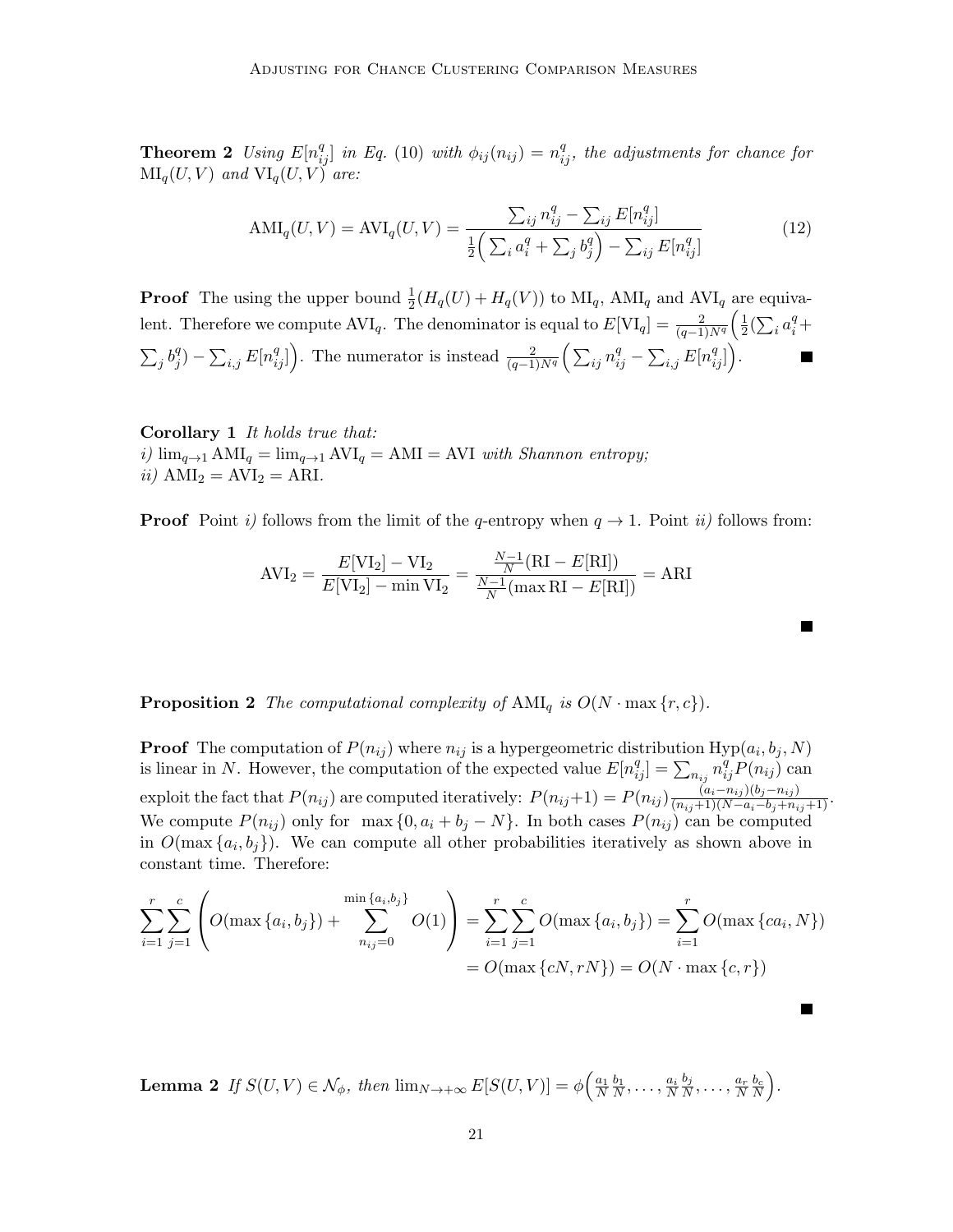**Proof**  $S(U, V)$  can be written as  $\phi(\frac{n_{11}}{N}, \ldots, \frac{n_{ij}}{N})$  $\frac{n_{ij}}{N}, \ldots, \frac{n_{rc}}{N}$ . Let  $\mathbf{X} = (X_1, \ldots, X_{rc}) =$  $\left(\frac{n_{11}}{N},\ldots,\frac{n_{ij}}{N}\right)$  $\frac{n_{ij}}{N}, \ldots, \frac{n_{rc}}{N}$  be a vector of rc random variables where  $n_{ij}$  is a hypergeometric distribution with the marginals as parameters:  $a_i$ ,  $b_j$  and N. The expected value of  $\frac{n_{ij}}{N}$  is  $E[\frac{n_{ij}}{N}]$  $\frac{n_{ij}}{N}$ ] =  $\frac{1}{N}$  $a_ib_j$  $\frac{a_i b_j}{N}$ . Let  $\boldsymbol{\mu} = (\mu_1, \ldots, \mu_{rc}) = (E[X_1], \ldots, E[X_{rc}]) = (\frac{a_1}{N} \frac{b_1}{N}, \ldots, \frac{a_i}{N})$  $b_j$  $\frac{b_j}{N},\ldots,\frac{a_r}{N}\frac{b_c}{N})$ be the vector of the expected values. The Taylor approximation of  $S(U, V) = \phi(\mathbf{X})$  around  $\mu$  is:

$$
\phi(\mathbf{X}) \simeq \phi(\boldsymbol{\mu}) + \sum_{t=1}^{rc} (X_t - \mu_t) \frac{\partial \phi}{\partial X_t} + \frac{1}{2} \sum_{t=1}^{rc} \sum_{s=1}^{rc} (X_t - \mu_t) (X_s - \mu_s) \frac{\partial^2 \phi}{\partial X_t \partial X_s} + \dots
$$

Its expected value is (see Section 4.3 of (Ang and Tang, 2006)):

$$
E[\phi(\mathbf{X})] \simeq \phi(\boldsymbol{\mu}) + \frac{1}{2} \sum_{t=1}^{rc} \sum_{s=1}^{rc} \text{Cov}(X_t, X_s) \frac{\partial^2 \phi}{\partial X_t \partial X_s} + \dots
$$

We just analyse the second order remainder given that it dominates the higher order ones. Using the Cauchy-Schwartz inequality we have that  $|\text{Cov}(X_t, X_s)| \leq \sqrt{\text{Var}(X_t)\text{Var}(X_s)}$ . Each  $X_t$  and  $X_s$  is equal to  $\frac{n_{ij}}{N}$  for some indexes i and j. The variance of each  $X_t$  and  $X_s$  is therefore equal to  $\text{Var}(\frac{n_{ij}}{N}) = \frac{1}{N^2}$  $a_ib_j$  $\frac{i b_j N-a_i}{N}$  $N-b_j$  $\frac{N-0j}{N-1}$ . When the number of records is large also the marginals increase:  $N \to +\infty \Rightarrow a_i \to +\infty$ , and  $b_j \to +\infty \forall i, j$ . However, because of the permutation model, all the fractions  $\frac{a_i}{N}$  and  $\frac{b_j}{N}$  stay constant  $\forall i, j$ . Therefore, also  $\mu$ is constant. However, at the limit of large N, the variance of  $\frac{n_{ij}}{N}$  tends to 0:  $\text{Var}\left(\frac{n_{ij}}{N}\right)$  $\left(\frac{n_{ij}}{N}\right) =$ 1  $\frac{1}{N} \frac{a_i}{N}$  $b_j$  $\frac{b_j}{N}\Big(1-\frac{a_i}{N}\Big)\Big(1+\frac{1}{N-1}-\frac{b_j}{N}\Big)$  $\frac{b_j}{N}$   $\rightarrow$  0. Therefore, at large N:

$$
E[\phi(\mathbf{X})] \simeq \phi(\boldsymbol{\mu}) = \phi\Big(\frac{a_1}{N}\frac{b_1}{N}, \dots, \frac{a_i}{N}\frac{b_j}{N}, \dots, \frac{a_r}{N}\frac{b_c}{N}\Big)
$$

**The Second Service** 

#### Theorem 3 It holds true that:

*i)* 
$$
\lim_{N \to +\infty} E[H_q(U, V)] = H_q(U) + H_q(V) - (q - 1)H_q(U)H_q(V);
$$
  
\n*ii)*  $\lim_{N \to +\infty} E[\text{MI}_q(U, V)] = (q - 1)H_q(U)H_q(V);$   
\n*iii)*  $\lim_{N \to +\infty} E[\text{VI}_q(U, V)] = H_q(U) + H_q(V) - 2(q - 1)H_q(U)H_q(V).$ 

**Proof**  $E[H_q(U,V)] = \frac{1}{q-1} \left(1 - \sum_{ij} E\left[\left(\frac{n_{ij}}{N}\right)^q\right]\right)$  and according to Lemma 2 for large N:  $E[H_q(U,V)] \simeq \frac{1}{q-1} \Big( 1 - \sum_{ij} \Big( \frac{a_i}{N} \Big)$  $b_j$  $\left(\frac{b_j}{N}\right)^q\right)=\frac{1}{q-1}\Big(1-\sum_i\left(\frac{a_i}{N}\right)^q\sum_j\left(\frac{b_j}{N}\right)^q$  $\left(\frac{b_j}{N}\right)^q$ . If we add an subtract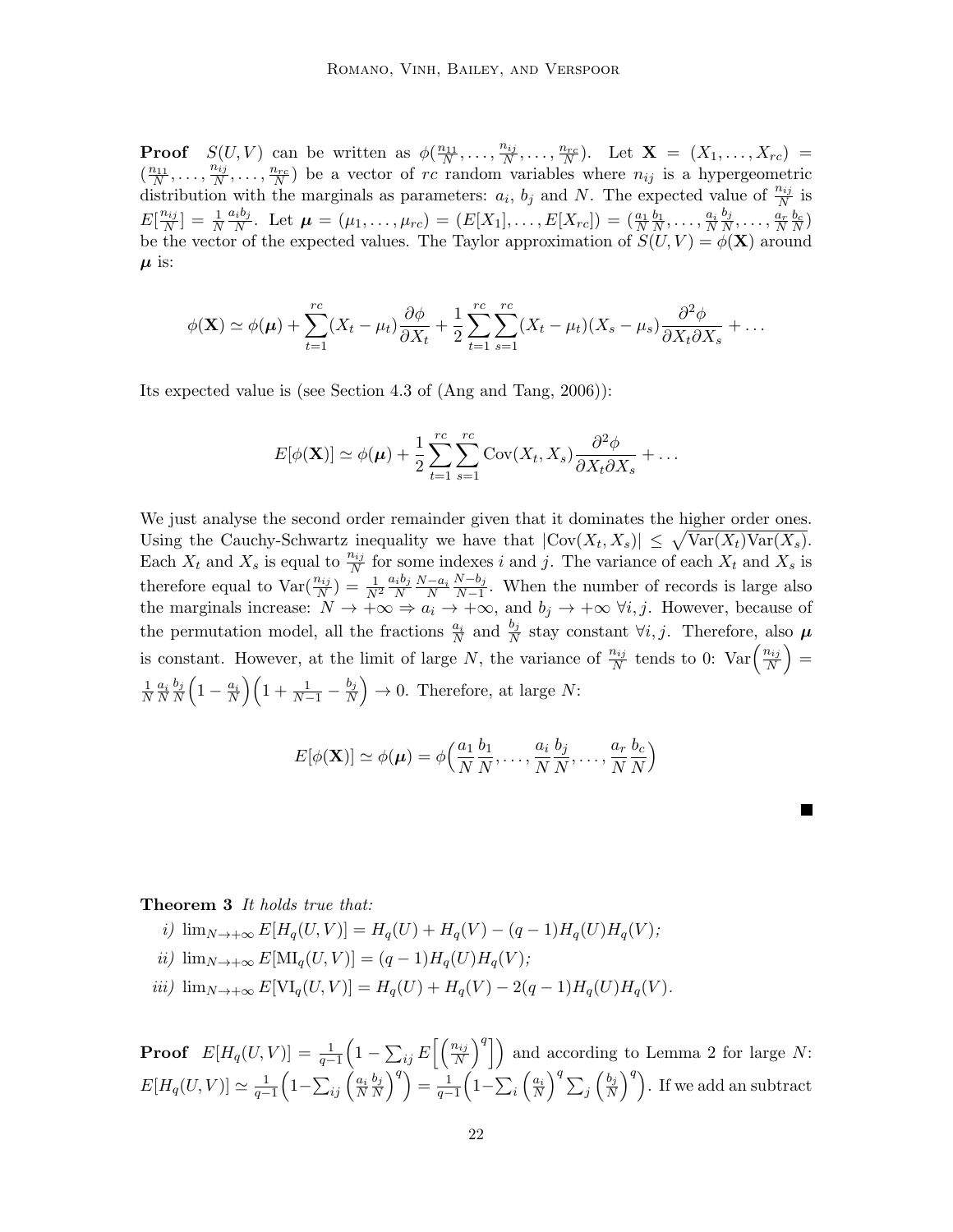$$
1 - \sum_{i} \left(\frac{a_i}{N}\right)^q - \sum_{j} \left(\frac{b_j}{N}\right)^q \text{ in the parenthesis above:}
$$
  
\n
$$
E[H_q(U, V)] \simeq \frac{1}{q-1} \left(1 - \sum_{i} \left(\frac{a_i}{N}\right)^q \sum_{j} \left(\frac{b_j}{N}\right)^q + 1 - \sum_{i} \left(\frac{a_i}{N}\right)^q - \sum_{j} \left(\frac{b_j}{N}\right)^q - 1 + \sum_{i} \left(\frac{a_i}{N}\right)^q + \sum_{j} \left(\frac{b_j}{N}\right)^q
$$
  
\n
$$
= \frac{1}{q-1} \left(1 - \sum_{i} \left(\frac{a_i}{N}\right)^q\right) + \frac{1}{q-1} \left(1 - \sum_{j} \left(\frac{b_j}{N}\right)^q\right)
$$
  
\n
$$
+ \frac{1}{q-1} \left(-1 - \sum_{i} \left(\frac{a_i}{N}\right)^q \sum_{j} \left(\frac{b_j}{N}\right)^q + \sum_{i} \left(\frac{a_i}{N}\right)^q + \sum_{j} \left(\frac{b_j}{N}\right)^q\right)
$$
  
\n
$$
= H_q(U) + H_q(V) + \frac{1}{q-1} \left(\left(1 - \sum_{i} \left(\frac{a_i}{N}\right)^q\right) \left(\sum_{j} \left(\frac{b_j}{N}\right)^q\right)\right)
$$
  
\n
$$
= H_q(U) + H_q(V) - (q-1)H_q(U)H_q(V)
$$

Point  $ii)$  and  $iii)$  follow from Equations (6) and (7).

**Lemma 3** If  $S(U, V) \in \mathcal{L}_{\phi}$ , when partitions U and V are random:

$$
\text{Var}(S(U,V)) = \beta^2 \Big( E \Big[ \Big( \sum_{ij} \phi_{ij}(n_{ij}) \Big)^2 \Big] - \Big( \sum_{ij} E[\phi_{ij}(n_{ij})] \Big)^2 \Big),
$$

where

$$
E\Big[\Big(\sum_{ij}\phi_{ij}(n_{ij})\Big)^2\Big]
$$

is equal to

$$
\sum_{ij} \sum_{n_{ij}} \phi(n_{ij}) P(n_{ij}) \cdot \left[ \phi_{ij}(n_{ij}) + \sum_{i' \neq i} \sum_{\tilde{n}_{i'j}} \phi_{i'j}(\tilde{n}_{i'j}) P(\tilde{n}_{i'j}) + \right. \\
\left. + \sum_{j' \neq j} \sum_{\tilde{n}_{ij'}} P(\tilde{n}_{ij'}) \left( \phi_{ij'}(\tilde{n}_{ij'}) + \sum_{i' \neq i} \sum_{\tilde{n}_{i'j'}} \phi_{i'j'}(\tilde{n}_{i'j'}) P(\tilde{n}_{i'j'}) \right) \right] \tag{13}
$$

 $with n_{ij} \sim Hyp(a_i, b_j, N), \tilde{n}_{i'j} \sim Hyp(b_j - n_{ij}, a_{i'}, N - a_i), \tilde{n}_{ij'} \sim Hyp(a_i - n_{ij}, b_{j'}, N - b_j),$  $\tilde{\tilde{n}}_{i'j'} \sim \text{Hyp}(a_{i'}, b_{j'} - \tilde{n}_{ij'}, N - a_i)$  hypergeometric random variables.

Proof The proof follows Theorem 1 proof in Romano et al. (2014). Using the properties of the variance we can show that  $\text{Var}(S(U, V)) = \beta^2 \text{Var}(\sum_{ij} \phi_{ij}(n_{ij})) = \beta^2 \Big( E[(\sum_{ij} \phi_{ij}(n_{ij}))^2] -$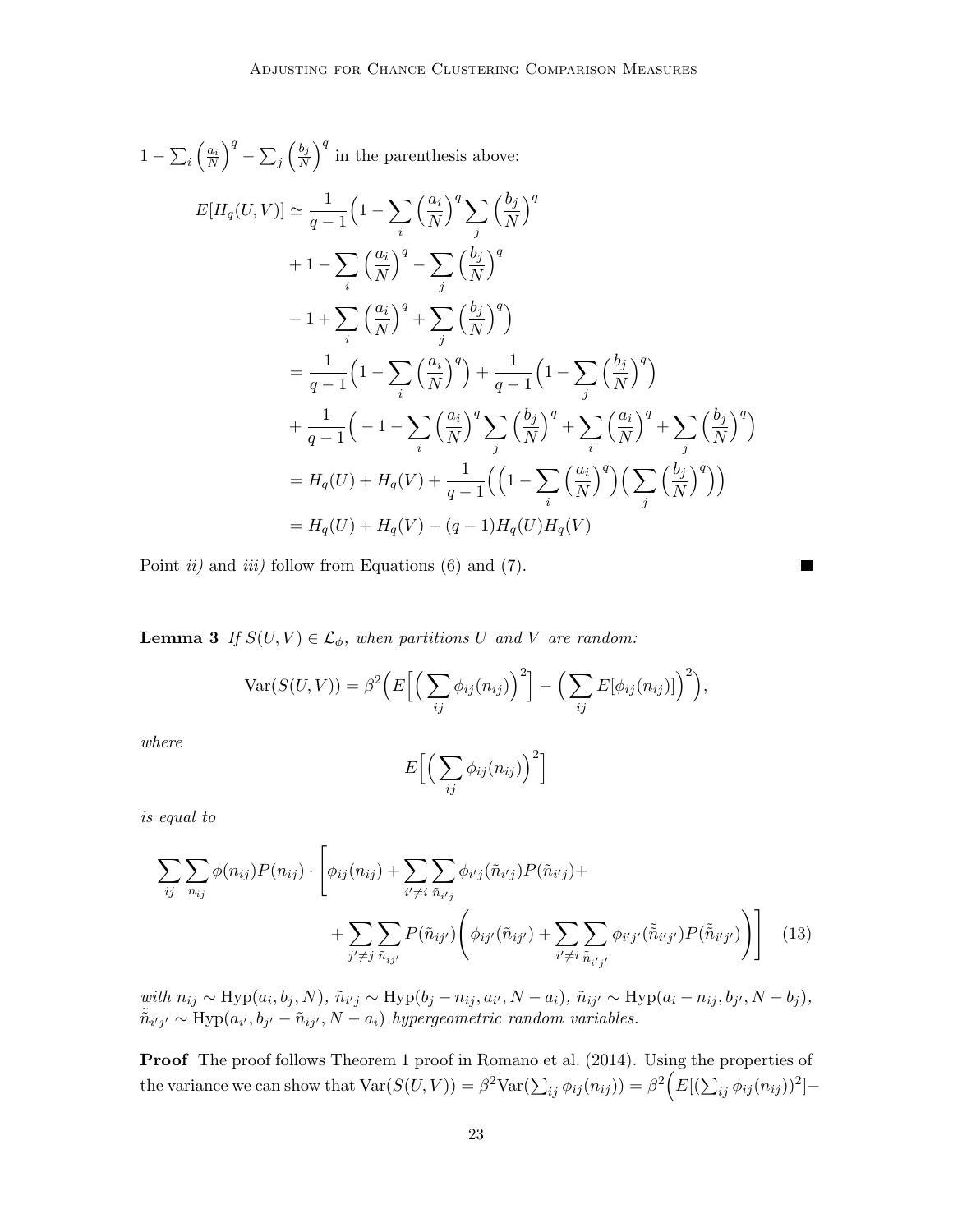$(\sum_{ij} E[\phi_{ij}(n_{ij})])^2$ .  $(E[\sum_{ij} \phi_{ij}(n_{ij})])^2 = (\sum_{ij} E[\phi_{ij}(n_{ij})])^2$  can be computed using Eq. (10). The first term in the sum is instead:

$$
E[(\sum_{ij} \phi_{ij}(n_{ij}))^2] = \sum_{ij} \sum_{i'j'} E[\phi_{ij}(n_{ij})\phi_{i'j'}(n_{i'j'})] = \sum_{ij} \sum_{i'j'} \sum_{n_{ij}} \sum_{n_{i'j'}} \phi_{ij}(n_{ij})\phi_{i'j'}(n_{i'j'})P(n_{ij}, n_{i'j'})
$$

We cannot find the exact form of the joint probability  $P(n_{ij}, n_{i'j'})$  thus we rewrite it as  $P(n_{ij})P(n_{i'j'}|n_{ij}) = P(n_{ij})P(\tilde{n}_{i'j'})$ . The random variable  $n_{ij}$  is an hypergeometric distribution that simulates the experiment of sampling without replacement the  $a_i$  objects in the set  $u_i$  from a total of N objects. Sampling one of the  $b_j$  objects from  $v_j$  is defined as a success:  $n_{ij} \sim \text{Hyp}(a_i, b_j, N)$ . The random variable  $\tilde{n}_{i'j'}$  has a different distribution depending on the possible combinations of indexes  $i, i', j, j'$ . Thus  $E[(\sum_{ij} \phi_{ij}(n_{ij}))^2]$  is equal to:

$$
\sum_{ij} \sum_{n_{ij}} \sum_{i'j'} \sum_{n_{i'j'}} \phi_{ij}(n_{ij}) \phi_{i'j'}(n_{i'j'}) P(n_{ij}, n_{i'j'}) = \sum_{ij} \sum_{n_{ij}} \phi_{ij}(n_{ij}) P(n_{ij}) \sum_{i'j'} \sum_{\tilde{n}_{i'j'}} \phi_{i'j'}(\tilde{n}_{i'j'}) P(\tilde{n}_{i'j'})
$$

which, by taking care of all possible combinations of  $i, i', j, j'$ , is equal to:

$$
\sum_{ij} \sum_{n_{ij}} \phi_{ij}(n_{ij}) P(n_{ij}) \cdot \left[ \sum_{i'=i,j'=j} \sum_{\tilde{n}_{ij}} \phi_{ij}(\tilde{n}_{ij}) P(\tilde{n}_{ij}) + \sum_{i'\neq i,j'=j} \sum_{\tilde{n}_{i'j}} \phi_{i'j}(\tilde{n}_{i'j}) P(\tilde{n}_{i'j}) + \sum_{i'=i,j'\neq j} \sum_{\tilde{n}_{i'j}} \phi_{i'j'}(\tilde{n}_{i'j'}) P(\tilde{n}_{i'j'}) \right]
$$
\n(17)

Case 1:  $i' = i \wedge j' = j$ 

 $P(\tilde{n}_{ij}) = 1$  if and only if  $\tilde{n}_{ij} = n_{ij}$  and 0 otherwise. This case produces the first term  $\phi_{ij}(n_{ij})$  enclosed in square brackets.

Case 2:  $i' = i \wedge j' \neq j$ 

In this case, the possible successes are the objects from the set  $v_{j'}$ . We have already sampled  $n_{ij}$  objects and we are sampling from the whole set of objects excluding the set  $v_j$ . Thus,  $\tilde{n}_{ij'} \sim \text{Hyp}(a_i - n_{ij}, b_{j'}, N - b_j).$ 

Case 3:  $i' \neq i \wedge j' = j$ 

This case is symmetric to the previous one where  $a_{i'}$  is now the possible number of successes. Therefore  $\tilde{n}_{i'j} \sim \text{Hyp}(b_j - n_{ij}, a_{i'}, N - a_i)$ .

Case 4:  $i' \neq i \wedge j' \neq j$ 

In order compute  $P(\tilde{n}_{i'j'})$ , we have to impose a further condition:

$$
P(\tilde{n}_{i'j'}) = \sum_{\tilde{n}_{ij'}} P(\tilde{n}_{i'j'}|\tilde{n}_{ij'}) P(\tilde{n}_{ij'}) = \sum_{\tilde{n}_{ij'}} P(\tilde{\tilde{n}}_{i'j'}) P(\tilde{n}_{ij'})
$$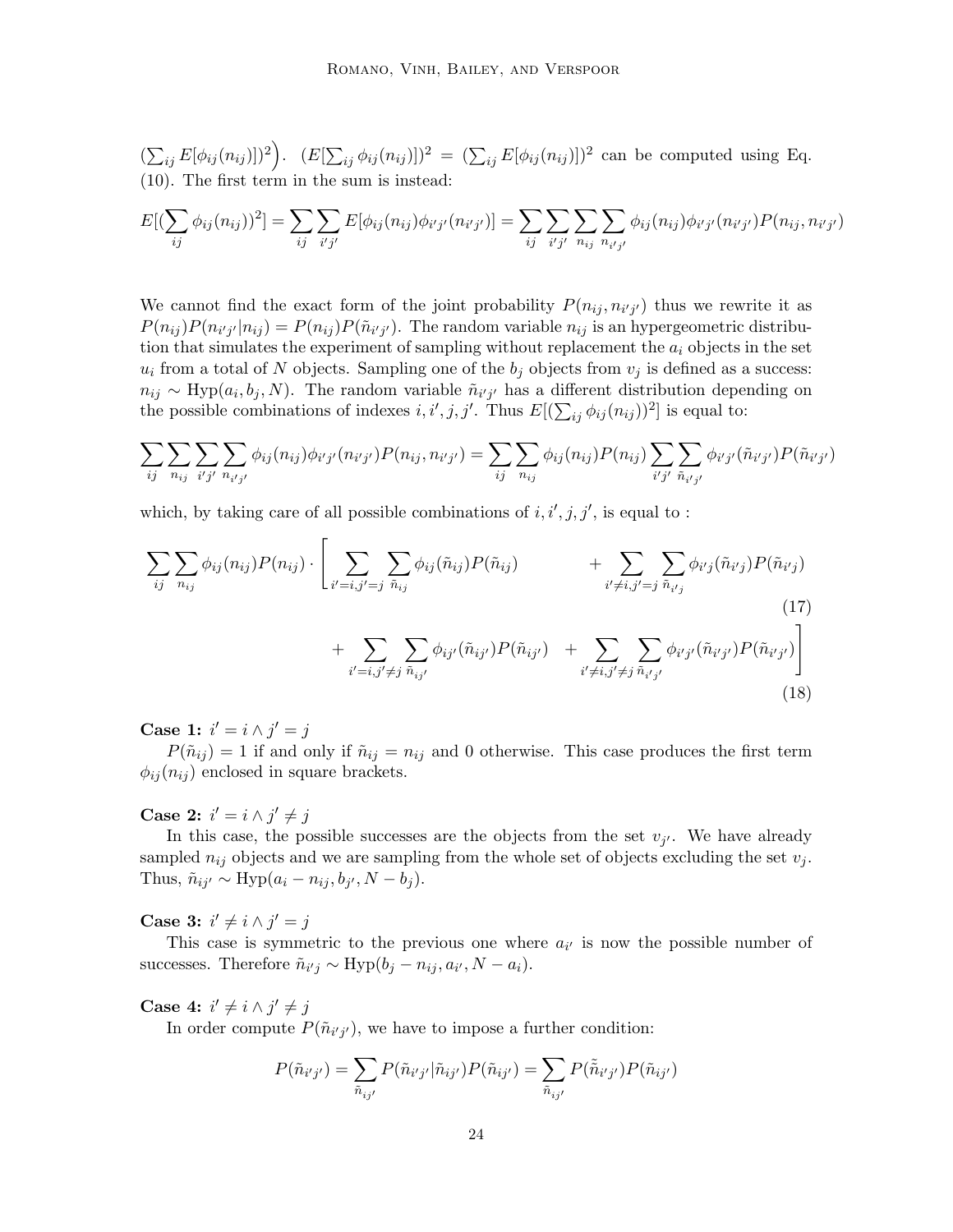We are considering sampling the  $a_{i'}$  objects in  $u_{i'}$  from the whole set of objects excluding the  $a_i$  objects from  $u_i$ . Just knowing that  $n_{ij}$  objects have already been sampled from  $u_i$ does not allow us to know how many objects from  $v_{j'}$  have also been sampled. If we know that  $n_{ij'}$  is the number of objects sampled from  $v_{j'}$ , we know there are  $b_{j'} - n_{ij'}$  possible successes and thus  $\tilde{n}_{i'j'}|\tilde{n}_{ij'} = \tilde{\tilde{n}}_{i'j'} \sim Hyp(a_{i'}, b_{j'} - \tilde{n}_{ij'}, N - a_i)$ . So the last two terms in Eq. (18) can be put together:

$$
\sum_{i'=i,j'\neq j} \sum_{\tilde{n}_{ij'}} \phi_{ij'}(\tilde{n}_{ij'}) P(\tilde{n}_{ij'}) + \sum_{i'\neq i,j'\neq j} \sum_{\tilde{n}_{i'j'}} \phi_{i'j'}(\tilde{n}_{i'j'}) P(\tilde{n}_{i'j'})
$$
\n
$$
= \sum_{j'\neq j} \sum_{\tilde{n}_{ij'}} \phi_{ij'}(\tilde{n}_{ij'}) P(\tilde{n}_{ij'}) + \sum_{i'\neq i,j'\neq j} \sum_{\tilde{n}_{i'j'}} \phi_{i'j'}(\tilde{n}_{i'j'}) \sum_{\tilde{n}_{ij'}} P(\tilde{n}_{i'j'}|\tilde{n}_{ij'}) P(\tilde{n}_{ij'})
$$
\n
$$
= \sum_{j'\neq j} \sum_{\tilde{n}_{ij'}} \phi_{ij'}(\tilde{n}_{ij'}) P(\tilde{n}_{ij'}) + \sum_{i'\neq i,j'\neq j} \sum_{\tilde{n}_{i'j'}} \phi_{i'j'}(\tilde{\tilde{n}}_{i'j'}) \sum_{\tilde{n}_{ij'}} P(\tilde{\tilde{n}}_{i'j'}) P(\tilde{n}_{ij'})
$$
\n
$$
= \sum_{j'\neq j} \sum_{\tilde{n}_{ij'}} P(\tilde{n}_{ij'}) \phi_{ij'}(\tilde{n}_{ij'}) + \sum_{j'\neq j} \sum_{\tilde{n}_{ij'}} P(\tilde{n}_{ij'}) \sum_{i'\neq i} \sum_{\tilde{n}_{i'j'}} \phi_{i'j'}(\tilde{\tilde{n}}_{i'j'}) P(\tilde{\tilde{n}}_{i'j'})
$$
\n
$$
= \sum_{j'\neq j} \sum_{\tilde{n}_{ij'}} P(\tilde{n}_{ij'}) \left( \phi_{ij'}(\tilde{n}_{ij'}) + \sum_{i'\neq i} \sum_{\tilde{n}_{i'j'}} \phi_{i'j'}(\tilde{\tilde{n}}_{i'j'}) P(\tilde{\tilde{n}}_{i'j'}) \right)
$$

By putting everything together we get that  $E[(\sum_{ij} \phi_{ij}(n_{ij}))^2]$  is equal to:

$$
\sum_{ij} \sum_{n_{ij}} \phi(n_{ij}) P(n_{ij}) \cdot \left[ \phi_{ij}(n_{ij}) + \sum_{i' \neq i} \sum_{\tilde{n}_{i'j}} \phi_{i'j}(\tilde{n}_{i'j}) P(\tilde{n}_{i'j}) + + \sum_{j' \neq j} \sum_{\tilde{n}_{ij'}} P(\tilde{n}_{ij'}) \left( \phi_{ij'}(\tilde{n}_{ij'}) + \sum_{i' \neq i} \sum_{\tilde{n}_{i'j'}} \phi_{i'j'}(\tilde{\tilde{n}}_{i'j'}) P(\tilde{\tilde{n}}_{i'j'}) \right) \right]
$$

ш

**Theorem 5** Using Eqs. (10) and (13) with  $\phi_{ij}(\cdot) = (\cdot)^q$ , when the partitions U and V are random:

- i)  $Var(H_q(U, V)) = \frac{1}{(q-1)^2 N^{2q}} \Big( E[(\sum_{ij} n_{ij}^q)^2] (\sum_{ij} E[n_{ij}^q])^2 \Big);$ ii)  $Var(MI_q(U, V)) = Var(H_q(U, V))$
- iii)  $Var(VI_{q}(U, V)) = 4Var(H_{q}(U, V))$

Proof The results follow from Lemma 3, the hypothesis of fixed marginals and properties of the variance.

**Theorem 6** Using Eqs. (10) and (13) with  $\phi_{ij}(\cdot) = (\cdot)^q$ , the standardized  $\text{MI}_q(U, V)$  and the standardized  $VI_q(U, V)$  are:

$$
SMI_q(U, V) = SVI_q(U, V) = \frac{\sum_{ij} n_{ij}^q - \sum_{ij} E[n_{ij}^q]}{\sqrt{E[(\sum_{ij} n_{ij}^q)^2] - (\sum_{ij} E[n_{ij}^q])^2}}
$$
(15)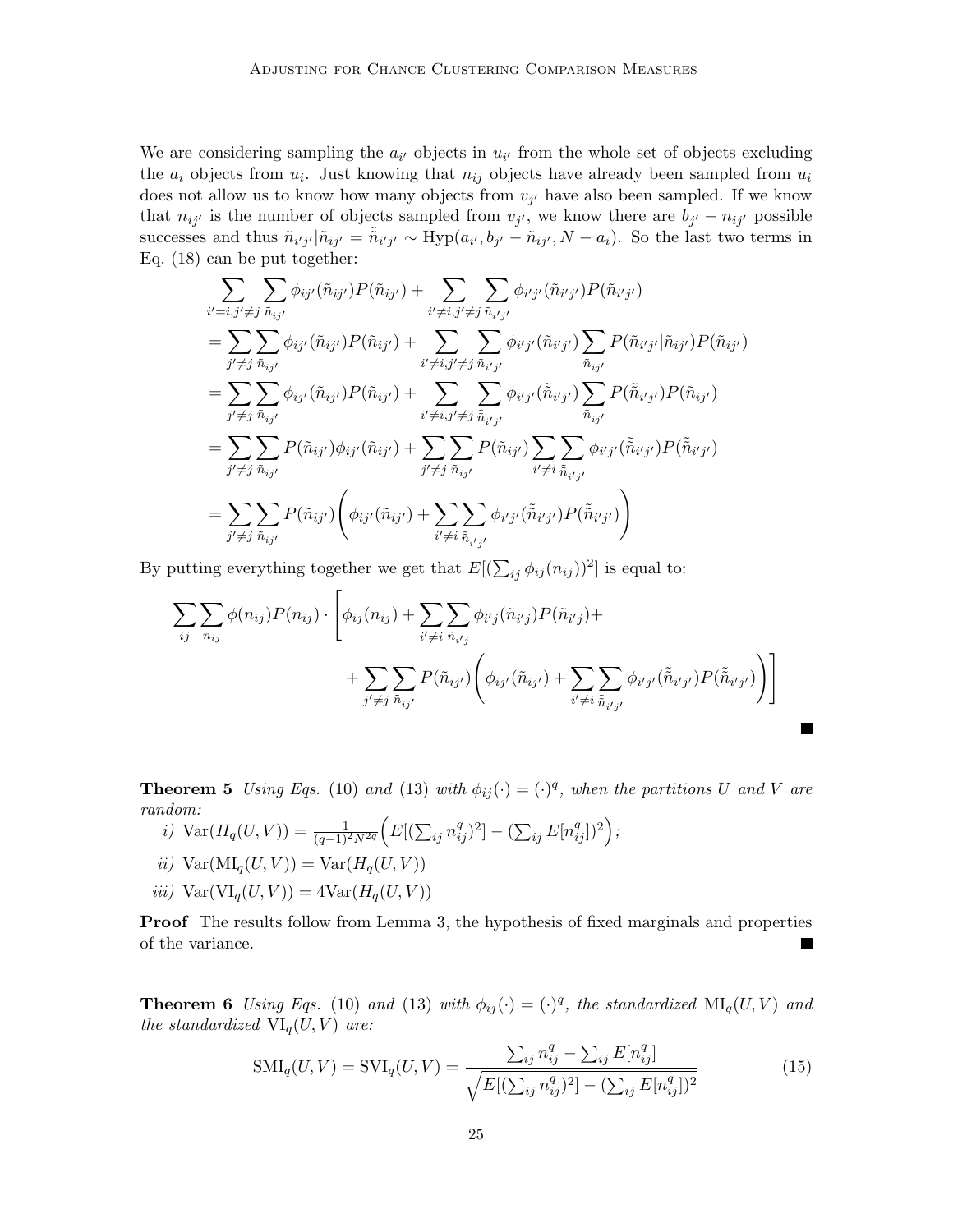## Proof

For SMI<sub>q</sub>: the numerator is equal to  $H_q(U, V) - E[H_q(U, V)] = \frac{1}{(q-1)N^q} \left( \sum_{ij} n_{ij}^q - \sum_{i,j} E[n_{ij}^q] \right)$ . According Theorem 5, the denominator is instead:

$$
\sqrt{\text{Var}(\text{MI}_q(U,V))} = \sqrt{\text{Var}(\text{H}_q(U,V))} = \frac{1}{(q-1)N^q} \sqrt{E[(\sum_{ij} n_{ij}^q)^2] - (E[\sum_{ij} n_{ij}^q])^2}.
$$

For SVI<sub>q</sub>: the numerator is equal to  $2H_q(U,V) - 2E[H_q(U,V)] = \frac{2}{(q-1)N^q} \left( \sum_{ij} n_{ij}^q - \right)$  $\sum_{i,j} E[n_{ij}^q]$ . According Theorem 5, the denominator is instead:

$$
\sqrt{\text{Var}(\text{VI}_q(U,V))} = \sqrt{4\text{Var}(\text{H}_q(U,V))} = \frac{2}{(q-1)N^q} \sqrt{E[(\sum_{ij} n_{ij}^q)^2] - (E[\sum_{ij} n_{ij}^q])^2}.
$$

 $\blacksquare$ 

ш

Therefore,  $\text{SMI}_q$  and  $\text{SVI}_q$  are equivalent.

Corollary 2 It holds true that: i)  $\lim_{q\to 1} \text{SMI}_q = \lim_{q\to 1} \text{SVI}_q = \text{SMI} = \text{SVI} = \text{SG with Shannon entropy};$ ii)  $\text{SMI}_2 = \text{SVI}_2 = \text{SRI}.$ 

**Proof** Point i) follows from the limit of the q-entropy when  $q \rightarrow 1$  and the linear relation of G-statistic to MI:  $G = 2N$ MI. Point *ii*) follows from:

$$
SVI_2 = \frac{E[VI_2] - VI_2}{\sqrt{Var(VI_2)}} = \frac{\frac{N-1}{N}(RI - E[RI])}{\frac{N-1}{N}\sqrt{Var(RI)}} = SRI
$$

**Proposition 3** The computational complexity of  $\text{SMI}_q$  is  $O(N^3c \cdot \max\{c, r\})$ .

Proof Each summation in Eq. (13) can be bounded above by the maximum value of the cell marginals and each sum can be done in constant time. The last summation in Eq. (13) is:

$$
\sum_{j'=1}^{c} \sum_{\tilde{n}_{ij'}=0}^{\max\{a_i, b_{j'}\}} \sum_{i'=1}^{r} \sum_{\tilde{n}_{i'j'}=0}^{\max\{a_{i'}, b_{j'}\}} O(1) = \sum_{j'=1}^{c} \sum_{\tilde{n}_{ij'}=0}^{\max\{a_i, b_{j'}\}} \sum_{i'=1}^{r} O(\max\{a_{i'}, b_{j'}\})
$$

$$
= \sum_{j'=1}^{c} \sum_{\tilde{n}_{ij'}=0}^{\max\{a_i, b_{j'}\}} O(\max\{N, rb_{j'}\})
$$

$$
= \sum_{j'=1}^{c} O(\max\{a_i, a_i, a_i, b_j, b_j, N, rb_{j'}^2\})
$$

$$
= O(\max\{ca_i, a_i, a_i, n, r, N, r)
$$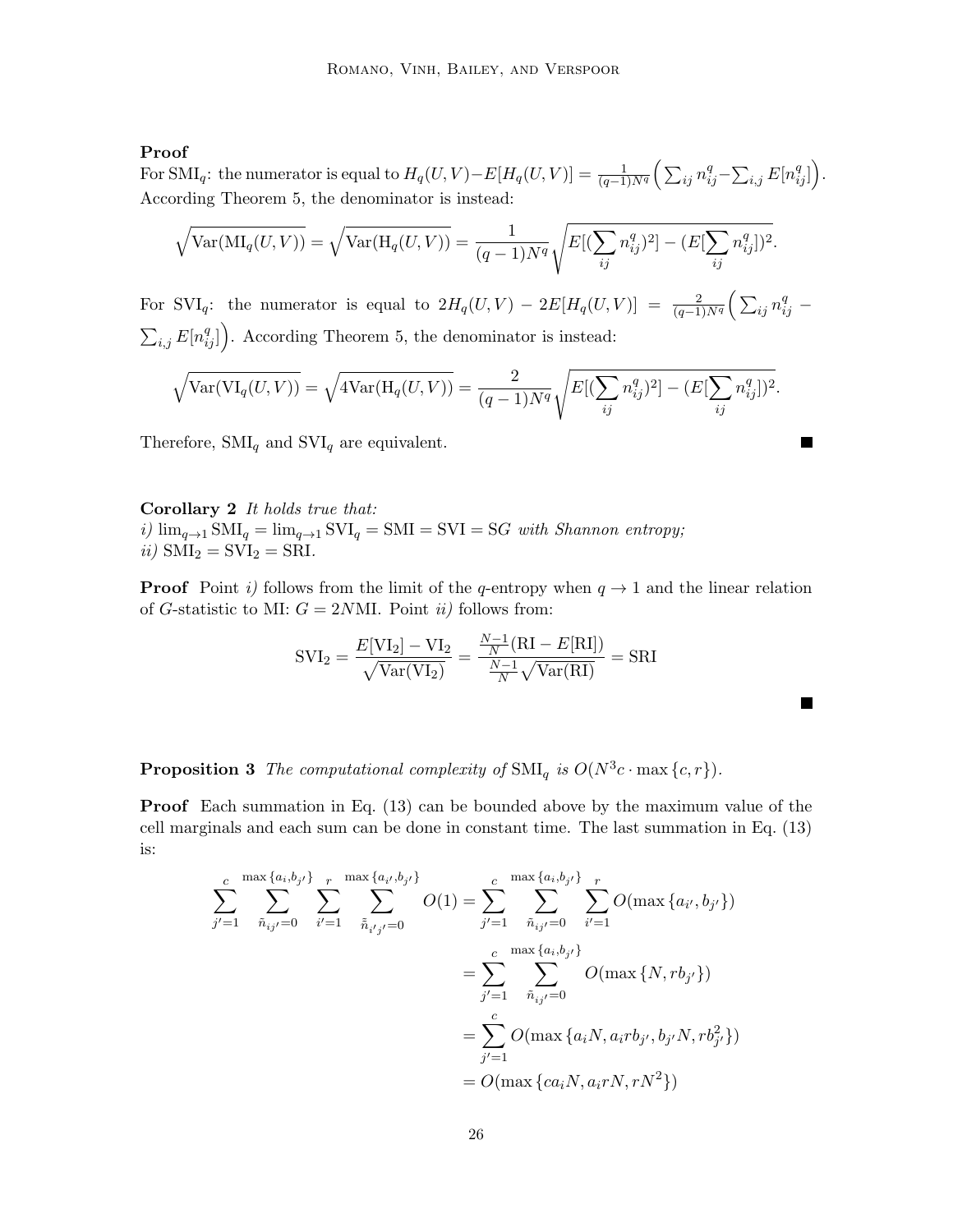The above term is thus the computational complexity of the inner loop. Using the same machinery one can prove that:

$$
\sum_{j=1}^{c} \sum_{i=1}^{r} \sum_{n_{ij}=0}^{\max\{a_i, b_j\}} O(\max\{ca_i, a_i r N, r N^2\}) = O(\max\{c^2 N^3, r c N^3\}) = O(N^3 c \cdot \max\{c, r\})
$$

Ш

П

**Proposition 4** The p-value associated to the test for independence between U and V using  $\text{MI}_q(U, V)$  is smaller than:  $\frac{1}{1+(\text{SMI}_q(U, V))^2}$ .

**Proof** Let  $\text{MI}_q^0$  be the random variable under the null hypothesis of independence between partitions associated to the test statistic  $\text{MI}_q(U, V)$ . The *p*-value is defined as:

$$
p\text{-value} = P\Big(\text{MI}_q^0 \ge \text{MI}_q(U, V)\Big) = P\Big(\text{MI}_q^0 - E[\text{MI}_q(U, V)] \ge \text{MI}_q(U, V) - E[\text{MI}_q(U, V)]\Big)
$$
  
= 
$$
P\Big(\frac{\text{MI}_q^0 - E[\text{MI}_q(U, V)]}{\sqrt{\text{Var}(\text{MI}_q(U, V))}} \ge \frac{\text{MI}_q(U, V) - E[\text{MI}_q(U, V)]}{\sqrt{\text{Var}(\text{MI}_q(U, V))}}\Big)
$$
  
= 
$$
P\Big(\frac{\text{MI}_q^0 - E[\text{MI}_q(U, V)]}{\sqrt{\text{Var}(\text{MI}_q(U, V))}} \ge \text{SMI}_q(U, V)\Big)
$$

Let Z be the standardized random variable  $\frac{M_q^0 - E[M I_q(U,V)]}{\sqrt{Var(M I_q(U,V))}}$ , then using the one side Chebyshev's inequality also known as the Cantelli's inequality (Ross, 2012):

$$
p\text{-value} = P(Z \geq \text{SMI}_q(U, V)) < \frac{1}{1 + \left(\text{SMI}_q(U, V)\right)^2}
$$

**Lemma 4** If  $S(U, V) \in \mathcal{N}_{\phi}$ , then  $\lim_{N \to +\infty} \text{Var}(S(U, V)) = 0$ .

**Proof** Let **X** =  $(X_1, ..., X_{rc}) = (\frac{n_{11}}{N}, ..., \frac{n_{ij}}{N})$  $\frac{n_{ij}}{N}, \ldots, \frac{n_{rc}}{N}$  be a vector of rc random variables where  $n_{ij}$  is a hypergeometric distribution with the marginals as parameters:  $a_i$ ,  $b_j$  and N. Using the Taylor approximation (Ang and Tang, 2006) of  $S(U, V) = \phi(\mathbf{X})$ , it is possible to show that:

$$
\text{Var}(\phi(\mathbf{X})) \simeq \sum_{t=1}^{rc} \sum_{s=1}^{rc} \text{Cov}(X_t, X_s) \frac{\partial \phi}{\partial X_t} \frac{\partial \phi}{\partial X_s} + \dots
$$

Using the Cauchy-Schwartz inequality we have that  $|\text{Cov}(X_t, X_s)| \leq \sqrt{\text{Var}(X_t)\text{Var}(X_s)}$ . Each  $X_t$  and  $X_s$  is equal to  $\frac{n_{ij}}{N}$  for some indexes i and j. The variance of each  $X_t$  and  $X_s$  is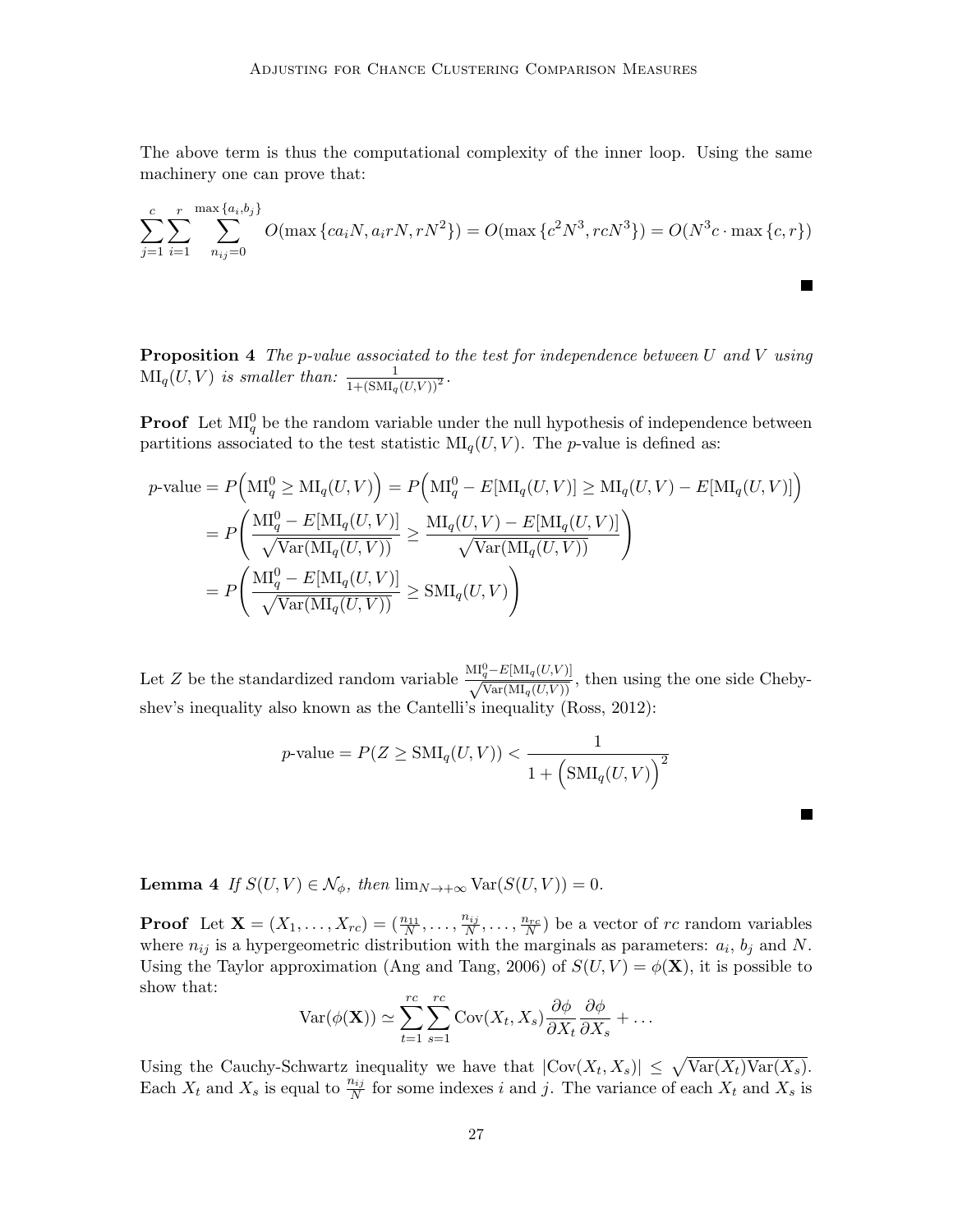therefore equal to  $\text{Var}(\frac{n_{ij}}{N}) = \frac{1}{N^2}$  $a_ib_j$  $\frac{i b_j N-a_i}{N}$  $N-b_j$  $\frac{N - b_j}{N-1}$ . When the number of records is large also the marginals increase:  $N \to +\infty \Rightarrow a_i \to +\infty$ , and  $b_j \to +\infty \forall i, j$ . However because of the permutation model, all the fractions  $\frac{a_i}{N}$  and  $\frac{b_j}{N}$  stay constant  $\forall i, j$ . Therefore, at the limit of large N, the variance of  $\frac{n_{ij}}{N}$  tends to 0:  $\text{Var}\left(\frac{n_{ij}}{N}\right)$  $\left(\frac{n_{ij}}{N}\right) = \frac{1}{N}$  $\frac{1}{N} \frac{a_i}{N}$  $b_j$  $\frac{b_j}{N}\Big(1-\frac{a_i}{N}\Big)\Big(1+\frac{1}{N-1}-\frac{b_j}{N}\Big)$  $\frac{b_j}{N}\Big)\to 0$ and thus  $\text{Var}(\phi(\mathbf{X}))$  tends to 0.

Theorem 7 It holds true that:

$$
\lim_{N \to +\infty} \text{Var}(H_q(U, V)) = \lim_{N \to +\infty} \text{Var}(\text{MI}_q(U, V)) = \lim_{N \to +\infty} \text{Var}(\text{VI}_q(U, V)) = 0 \tag{16}
$$

П

Proof Trivially follows from Lemma 4.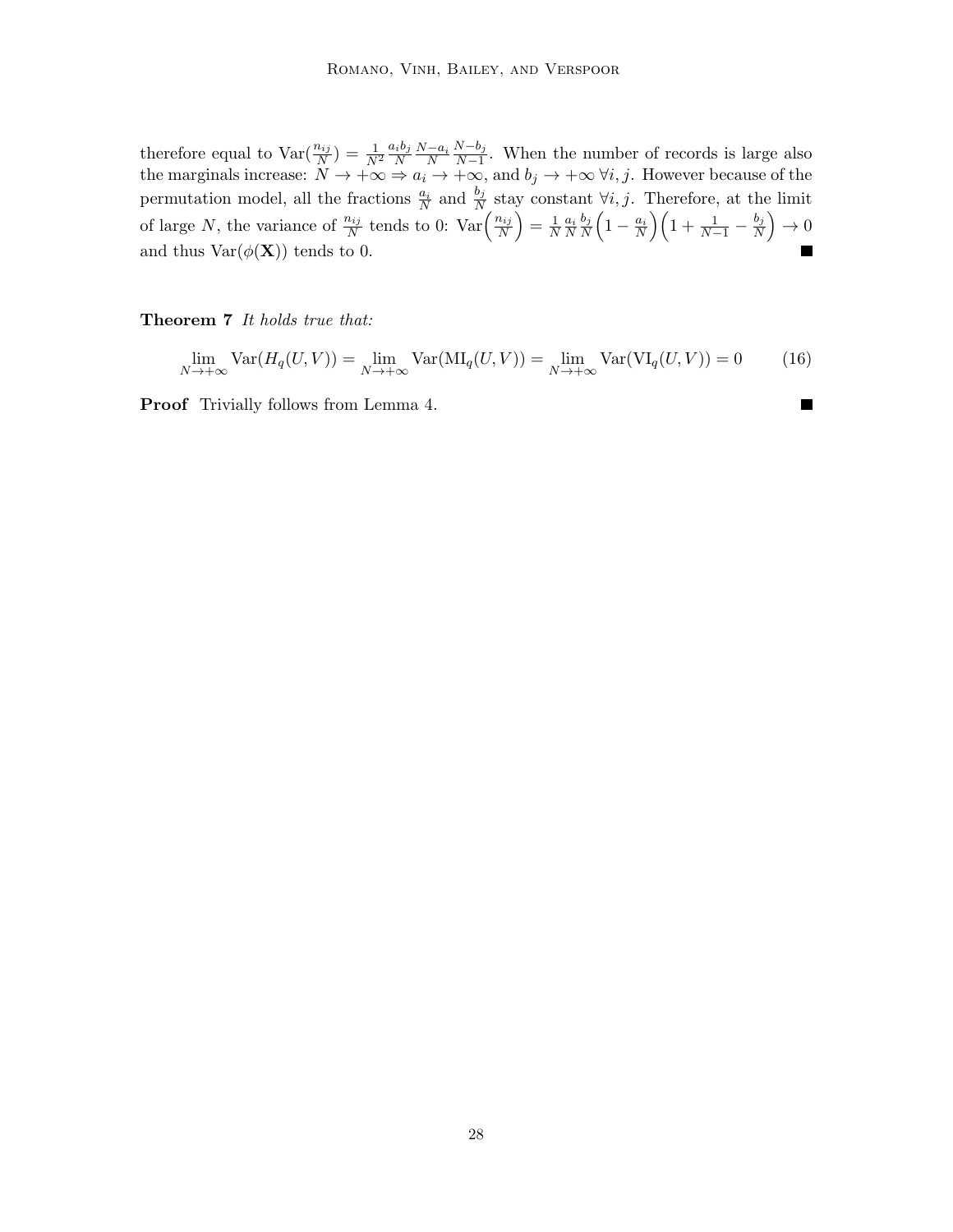## References

- Charu C. Aggarwal and Chandan K. Reddy. Data Clustering: Algorithms and Applications. CRC Press, 2013.
- Ahmed N. Albatineh and Magdalena Niewiadomska-Bugaj. Correcting Jaccard and other similarity indices for chance agreement in cluster analysis. Advances in Data Analysis and Classification, 5(3):179–200, 2011.
- Ahmed N. Albatineh, Magdalena Niewiadomska-Bugaj, and Daniel Mihalko. On similarity indices and correction for chance agreement. Journal of Classification, 23(2):301–313, 2006.
- Alessia Amelio and Clara Pizzuti. Is normalized mutual information a fair measure for comparing community detection methods? In Proceedings of the 2015 IEEE/ACM International Conference on Advances in Social Networks Analysis and Mining 2015, pages 1584–1585. ACM, 2015.
- Alfredo H-S. Ang and Wilson H. Tang. Probability Concepts in Engineering: Emphasis on Applications to Civil and Environmental Engineering. John Wiley and Sons, 2006.
- Evan Archer, Il Memming Park, and Jonathan W Pillow. Bayesian and quasi-bayesian estimators for mutual information from discrete data. Entropy, 15(5):1738–1755, 2013.
- Asa Ben-Hur, André Elisseeff, and Isabelle Guyon. A stability based method for discovering structure in clustered data. In Pacific symposium on biocomputing, volume 7, pages 6–17, 2001.
- Rich Caruana, M Elhaway, Nam Nguyen, and Casey Smith. Meta clustering. In Data Mining, 2006. ICDM'06. Sixth International Conference on, pages 107–118. IEEE, 2006.
- Annalisa Cerquetti. Bayesian nonparametric estimation of tsallis diversity indices under gnedin-pitman priors.  $arXiv$  preprint  $arXiv:1404.3441$ , 2014.
- Mike X Cohen. *Analyzing neural time series data: theory and practice.* MIT Press, 2014.
- Antonio Criminisi, Jamie Shotton, and Ender Konukoglu. Decision forests: A unified framework for classification, regression, density estimation, manifold learning and semisupervised learning. Foundations and Trends in Computer Graphics and Vision, 7(2-3): 81–227, 2012.
- Zoltán Daróczy. Generalized information functions. Information and control, 16(1):36–51, 1970.
- Alin Dobra and Johannes Gehrke. Bias correction in classification tree construction. In Proceedings of the International Conference on Machine Learning, pages 90–97, 2001.
- Eibe Frank and Ian H. Witten. Using a permutation test for attribute selection in decision trees. In Proceedings of the International Conference on Machine Learning, pages 152– 160, 1998.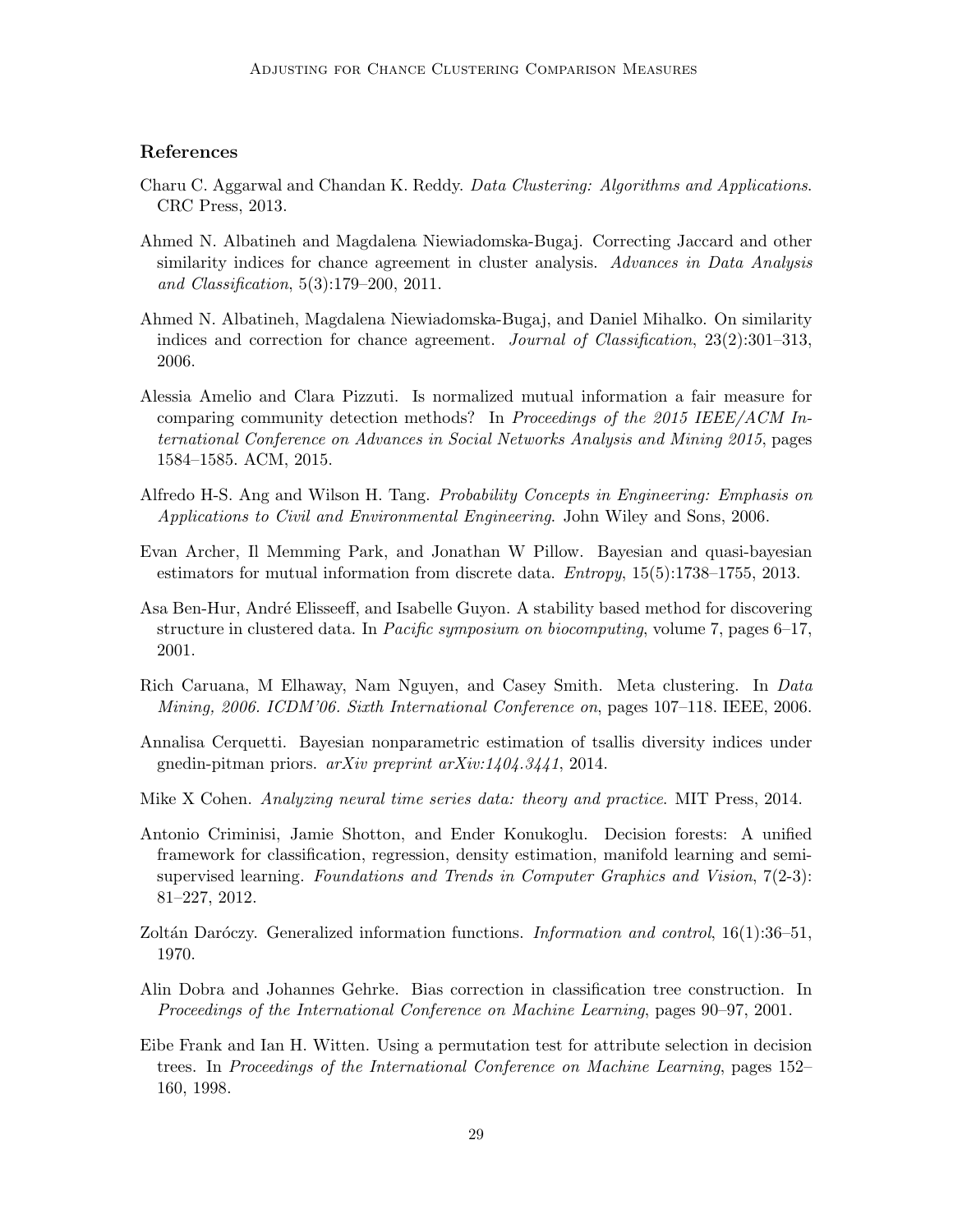- Shigeru Furuichi. Information theoretical properties of tsallis entropies. Journal of Mathematical Physics, 47(2):023302, 2006.
- Jan Havrda and František Charvát. Quantification method of classification processes. concept of structural a-entropy. Kybernetika, 3(1):30–35, 1967.
- Torsten Hothorn, Kurt Hornik, and Achim Zeileis. Unbiased recursive partitioning: A conditional inference framework. Journal of Computational and Graphical Statistics, 15  $(3):651-674, 2006.$
- Lawrence Hubert and Phipps Arabie. Comparing partitions. *Journal of Classification*, 2: 193–218, 1985.
- Yang Lei, James C Bezdek, Jeffrey Chan, Nguyen Xuan Vinh, Simone Romano, and James Bailey. Generalized information theoretic cluster validity indices for soft clusterings. In IEEE Symposium on Computational Intelligence and Data Mining (CIDM), pages 24–31. IEEE, 2014a.
- Yang Lei, Nguyen Xuan Vinh, Jeffrey Chan, and James Bailey. Filta: Better view discovery from collections of clusterings via filtering. In Machine Learning and Knowledge Discovery in Databases, pages 145–160. Springer, 2014b.
- Yang Lei, James Bezdek, Jeffrey Chan, Nguyen Vinh, Simone Romano, and James Bailey. Extending information-theoretic validity indices for fuzzy clustering. IEEE Transactions on Fuzzy Systems, 2016.
- Fabrício M Lopes, Evaldo A de Oliveira, and Roberto M Cesar. Inference of gene regulatory networks from time series by Tsallis entropy. BMC systems biology, 5(1):61, 2011.
- André FT Martins, Noah A Smith, Eric P Xing, Pedro MQ Aguiar, and Mário AT Figueiredo. Nonextensive information theoretic kernels on measures. The Journal of Machine Learning Research, 10:935–975, 2009.
- Tomasz Maszczyk and Włodzisław Duch. Comparison of Shannon, Renyi and Tsallis entropy used in decision trees. In Artificial Intelligence and Soft Computing–ICAISC 2008, pages 643–651. Springer, 2008.
- Marina Meila. Comparing clusterings an information based distance. *Journal of Multi*variate Analysis, 98(5):873–895, 2007.
- Leslie C Morey and Alan Agresti. The measurement of classification agreement: an adjustment to the rand statistic for chance agreement. Educational and Psychological Measurement, 44(1):33–37, 1984.
- Emmanuel Müller, Stephan Günnemann, Ines Färber, and Thomas Seidl. Discovering multiple clustering solutions: Grouping objects in different views of the data. Tutorial at ICML, 2013. URL http://dme.rwth-aachen.de/en/DMCS.
- Liam Paninski. Estimation of entropy and mutual information. Neural computation, 15(6): 1191–1253, 2003.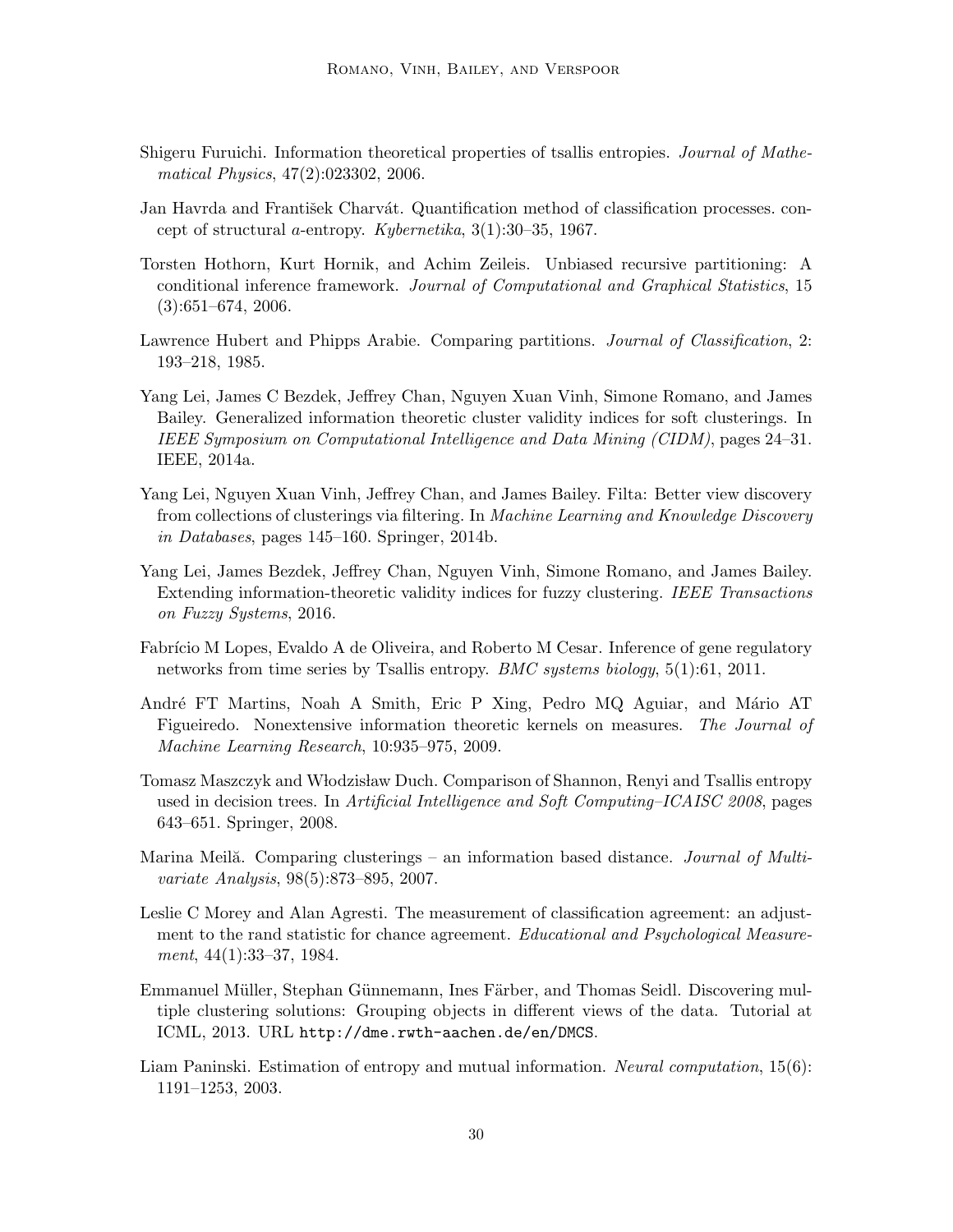- William M Rand. Objective criteria for the evaluation of clustering methods. Journal of the American Statistical association, 66(336):846–850, 1971.
- Alfred Renyi. On measures of entropy and information. 1961.
- Simone Romano, James Bailey, Vinh Nguyen, and Karin Verspoor. Standardized mutual information for clustering comparisons: One step further in adjustment for chance. In Proceedings of the 31st International Conference on Machine Learning (ICML-14), pages 1143–1151, 2014.
- Simone Romano, Nguyen Xuan Vinh, James Bailey, and Karin Verspoor. A framework to adjust dependency measure estimates for chance.  $arXiv$  preprint  $arXiv:1510.07786$ , 2015.
- Sheldon Ross. A first course in probability. Pearson, 2012.
- Y-S Shih. A note on split selection bias in classification trees. Computational statistics  $\mathcal{C}$ data analysis, 45(3):457–466, 2004.
- Dan Simovici. On generalized entropy and entropic metrics. Journal of Multiple Valued Logic and Soft Computing, 13(4/6):295, 2007.
- Alexander Strehl and Joydeep Ghosh. Cluster ensembles—a knowledge reuse framework for combining multiple partitions. The Journal of Machine Learning Research, 3:583–617, 2003.
- Constantino Tsallis. Possible generalization of Boltzmann-Gibbs statistics. Journal of statistical physics, 52(1-2):479–487, 1988.
- Constantino Tsallis et al. Introduction to Nonextensive Statistical Mechanics. Springer, 2009.
- Marius Vila, Anton Bardera, Miquel Feixas, and Mateu Sbert. Tsallis mutual information for document classification. *Entropy*,  $13(9):1694-1707$ ,  $2011$ .
- Nguyen Xuan Vinh, Julien Epps, and James Bailey. Information theoretic measures for clusterings comparison: is a correction for chance necessary? In Proceedings of the International Conference on Machine Learning, pages 1073–1080. ACM, 2009.
- Nguyen Xuan Vinh, Julien Epps, and James Bailey. Information theoretic measures for clusterings comparison: Variants, properties, normalization and correction for chance. Journal of Machine Learning Research, 11:2837–2854, 2010.
- Nguyen Xuan Vinh, Jeffrey Chan, Simone Romano, and James Bailey. Effective global approaches for mutual information based feature selection. In Proceedings of the 20th ACM SIGKDD international conference on knowledge discovery and data mining, pages 512–521. ACM, 2014.
- Yisen Wang, Chaobing Song, and Shu-Tao Xia. Improving decision trees using tsallis entropy.  $arXiv$  preprint  $arXiv:1511.08136$ , 2015.